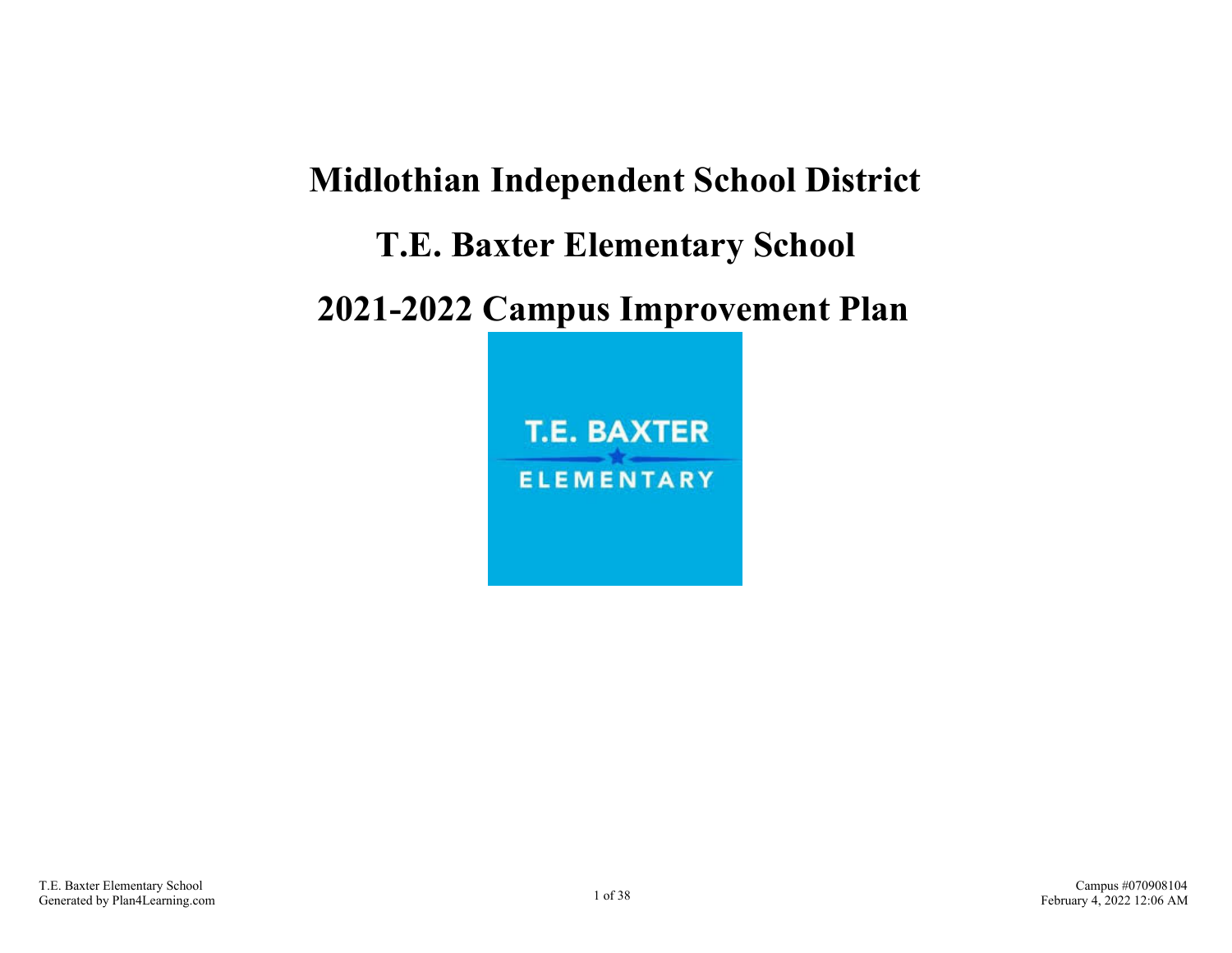# **Mission Statement**

Our mission is to provide a quality education to each student by encouraging mutual respect and enthusiasm for learning in a safe and friendly environment that we call our "circle of friends".

# **Vision**

Our vision is to be a leading learning organization in student success and staff excellence.

# **Annual Performance Report:**

**Met Standard**

# **State Academic Distinctions:**

**Academic Distinction awarded in Reading/ELA**

**Academic Distinction awarded in Math**

### **Value Statement**

# **Courage - Character - Commitment**

*One of us is not as strong as ALL of us!*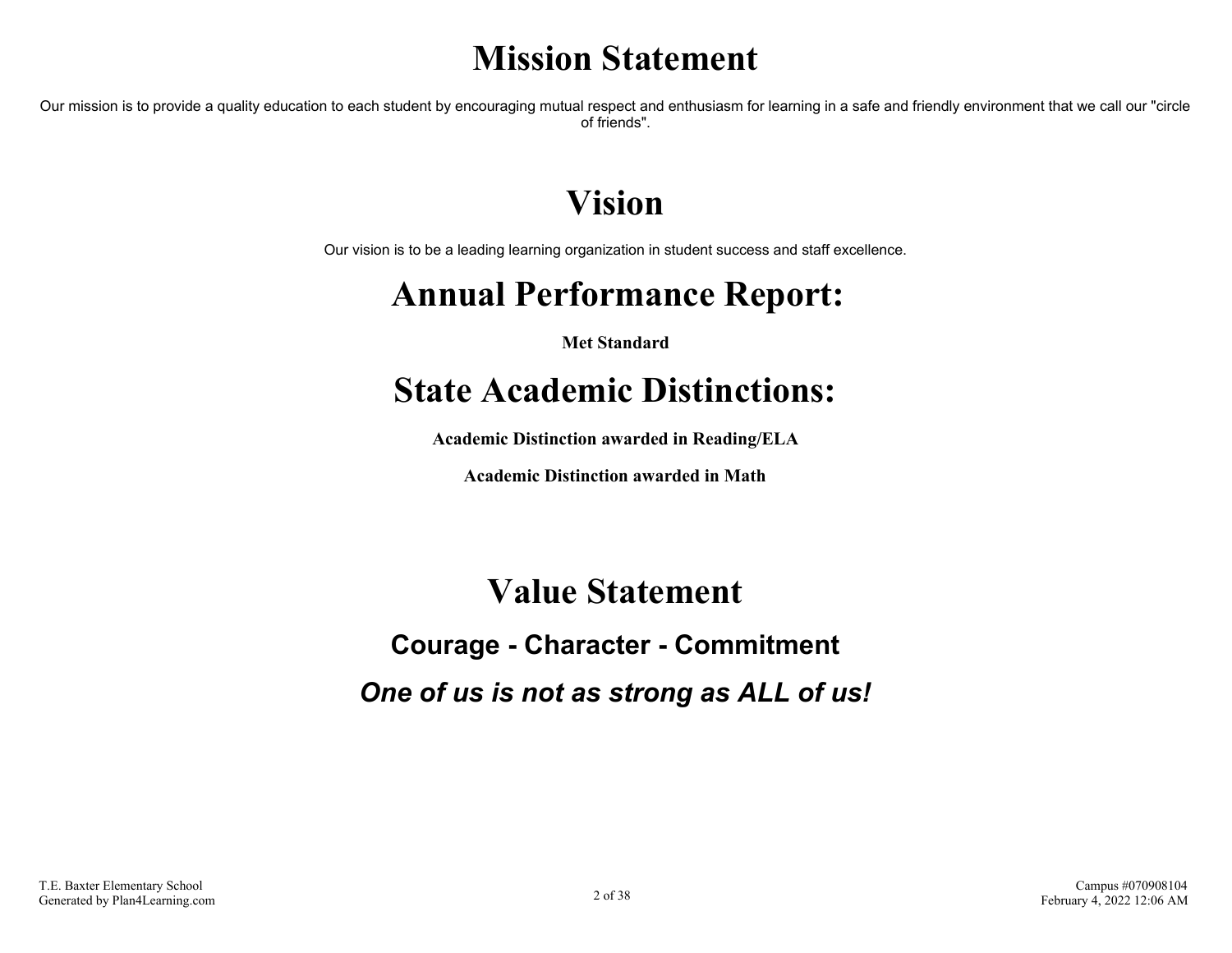### **Table of Contents**

| Comprehensive Needs Assessment                                                                                                                     |    |
|----------------------------------------------------------------------------------------------------------------------------------------------------|----|
| Demographics                                                                                                                                       |    |
| <b>Student Learning</b>                                                                                                                            |    |
| School Processes & Programs                                                                                                                        |    |
| Perceptions                                                                                                                                        |    |
| <b>Priority Problem Statements</b>                                                                                                                 |    |
| Goals                                                                                                                                              |    |
| Goal 1: Design innovative learning environments while increasing academic rigor through aligned teaching and learning.                             | 10 |
| Goal 2: Develop a comprehensive staffing plan to foster innovation, effective communication and a high performing culture throughout the district. | 17 |
| Goal 3: Provide a safe and secure learning environment that supports the social and emotional well-being of our school community.                  | 20 |
| Goal 4: Facilitate budget process and building designs through allocated district resources that foster flexible and innovative learning spaces.   | 25 |
| Goal 5: Provide support and resources to cultivate customization and personalization through blended learning opportunities.                       | 28 |
| Goal 6: Build a strong foundation of the MISD culture through communication and engagement to empower all stakeholders.                            | 31 |
| <b>State Compensatory</b>                                                                                                                          | 35 |
| Budget for T.E. Baxter Elementary School                                                                                                           | 36 |
| Personnel for T.E. Baxter Elementary School                                                                                                        | 36 |
| Title I Personnel                                                                                                                                  | 36 |
| Addendums                                                                                                                                          | 37 |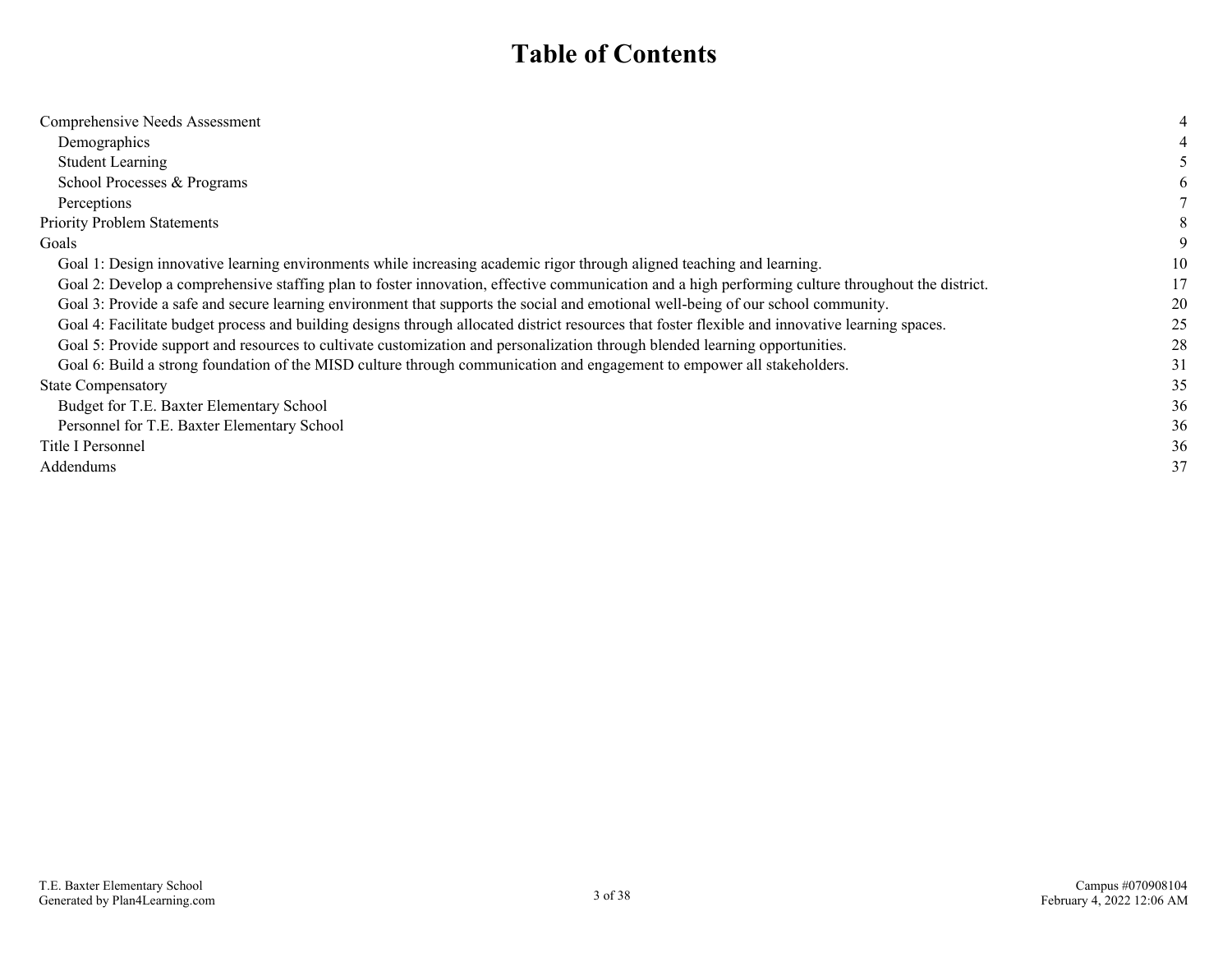# **Comprehensive Needs Assessment**

### <span id="page-3-0"></span>**Demographics**

#### **Demographics Summary**

T.E. Baxter Elementary is committed to creating an engaging learning environment where all student can succeed and believes in putting learners first.

Enrollment of grade span EE-05:

- $\cdot$  ECSE/PK $\cdot$  41
- Kinder:  $86$
- $\bullet$  First: 84
- Second: 103
- Third: 78
- Fourth: 87
- Fifth: 101
- Total: 580

Our campus consists of the following approximate demographic breakdown:

- 74.4% White
- 21.4% Hispanic
- 13.1% African American
- 9.4% Two or More Races
- 23.1% Economically Disadvantaged
- 2.1% EB
- 9.9% Mobility Rate
- 17.4% SPED

Title 1 Students Served (100 students):

- 90% of student population served are white
- all other ethnicities are less than 5% served

#### **Demographics Strengths**

- African American, Hispanic and Economically Disadvantaged increased in meeting their targets under closing the gaps in ELAR.
- $\bullet$

#### **Problem Statements Identifying Demographics Needs**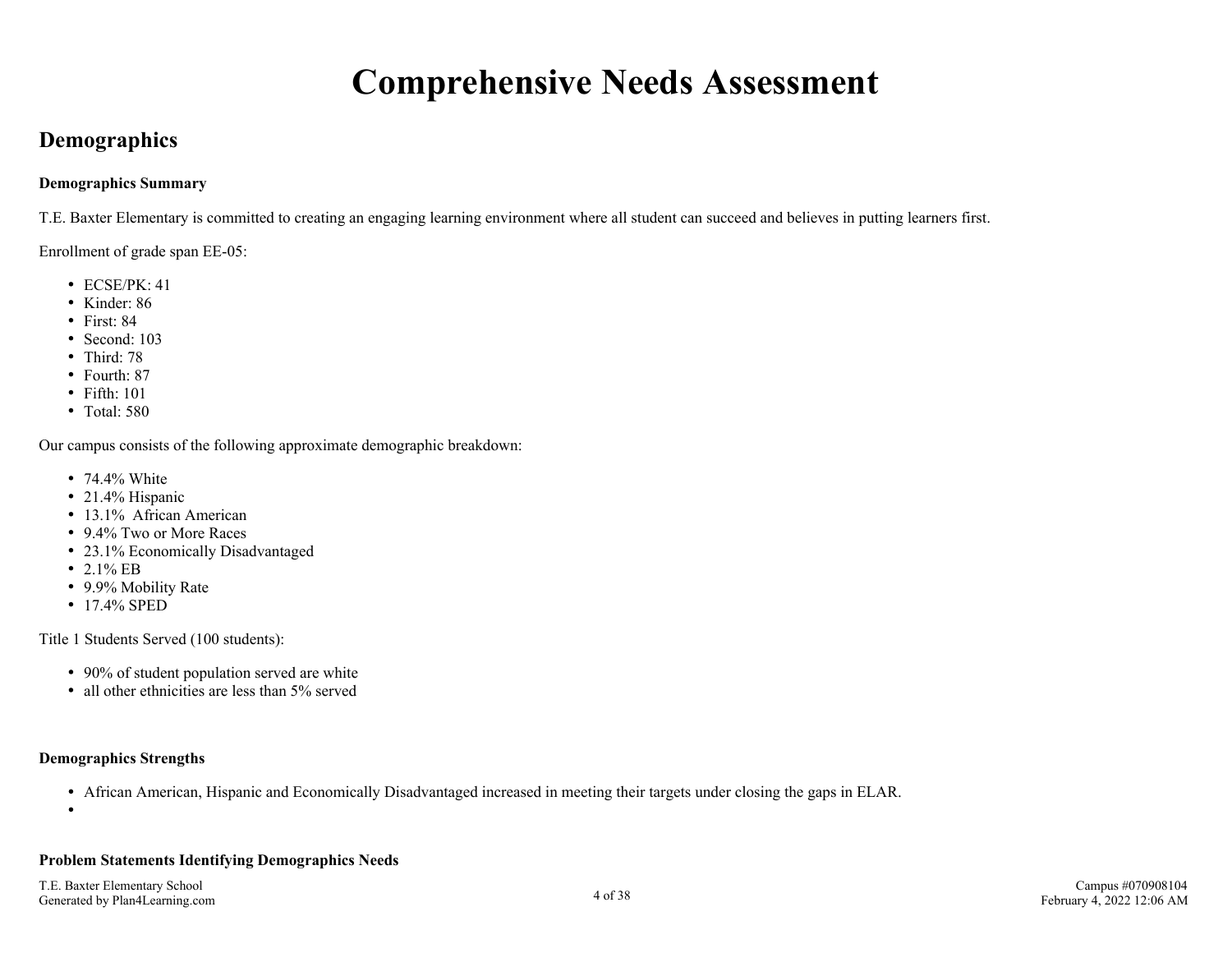**Problem Statement 1:** Our hispanic students are underperforming our general population **Root Cause:** Tier 1 instruction does not contain enough differentiation or rigor.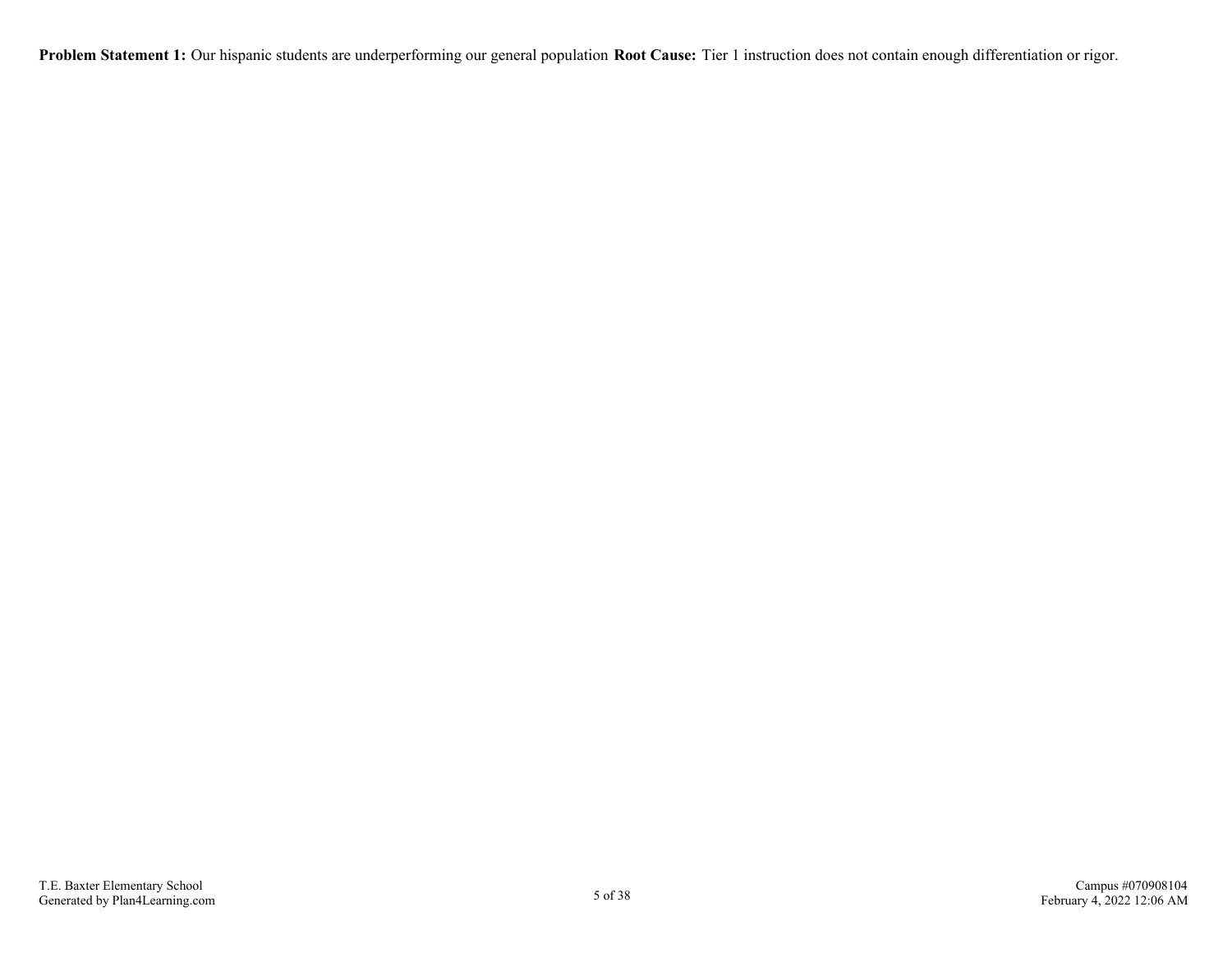### <span id="page-5-0"></span>**Student Learning**

#### **Student Learning Summary**

Baxter is committed to creating an engaging learning environment where all students can succeed. As adjustments are made to the rigor of the STAAR test some areas of concern include the number of students meeting the meets and masters level in all grade levels for Reading and Math. We met all 16 indicators for growth in all sub pops and areas. As expected due to COVID related school loss we saw a decrease in student achievement over this past year, we have targeted the needs areas.

#### **Student Learning Strengths**

- Meets and Masters in 3rd and 4th grade reading increased.
- 4th grade math had an increase of 10 percentage points in masters.

#### **Problem Statements Identifying Student Learning Needs**

**Problem Statement 1:** Percentage of students Meeting and Mastering Grade level standards is too low. **Root Cause:** Tier 1 instruction is not rigorous and is not grounded in best practice.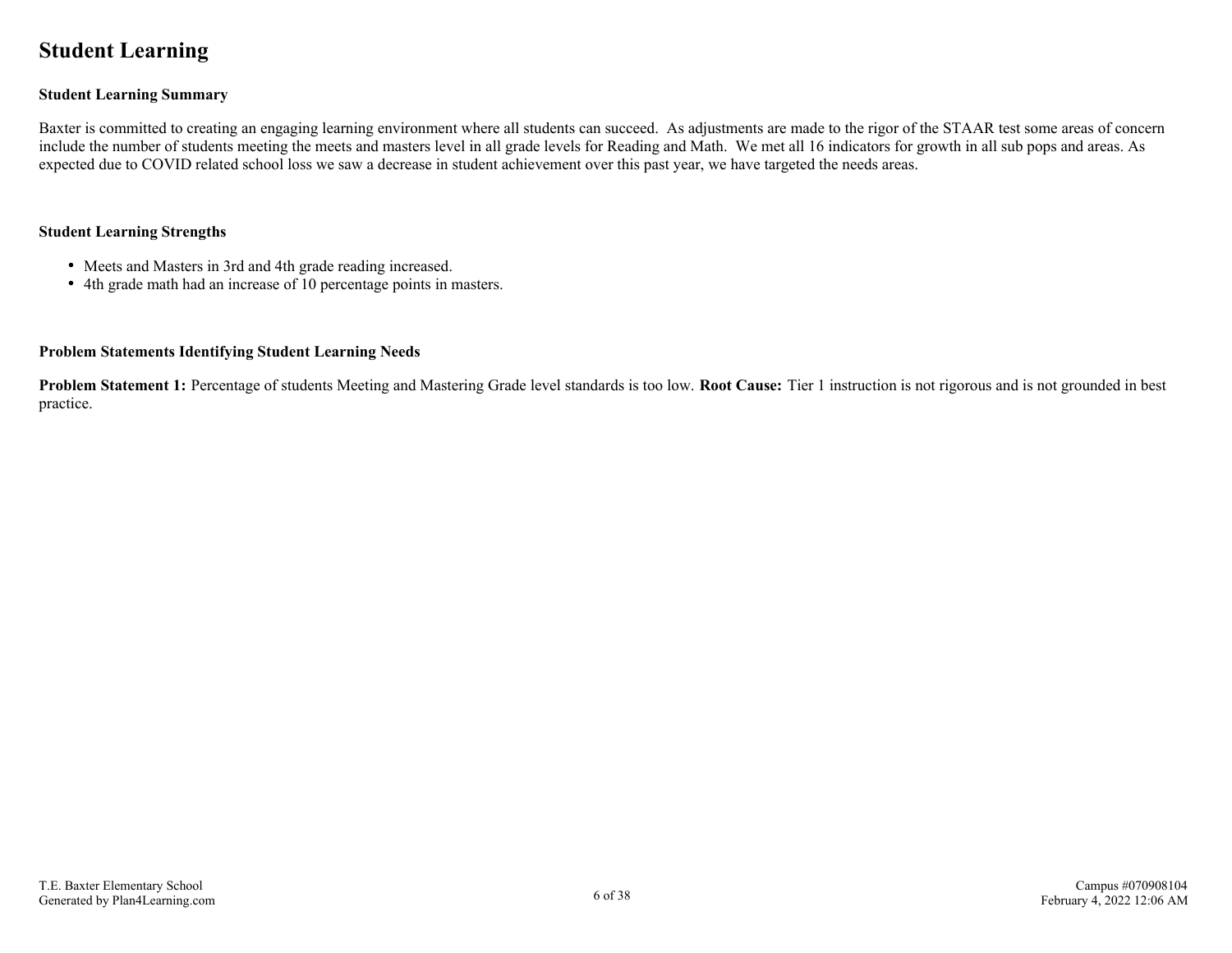### <span id="page-6-0"></span>**School Processes & Programs**

#### **School Processes & Programs Summary**

Instruction and Curricular: Each of our grade levels meets with iCoaches and Campus Leadership every other week to discuss best instructional practices, conduct targeted PD, and work to build exemplar lessons. Each staff member also attends iPlan days to ensure alignment of curriculum and lesson planning fidelity.

Personnel: We use the humanex screening process to ensure candidates are of high quality. Once hired, we provide continual professional development opportunities to staff as well as a mentor program for new teachers.

#### **School Processes & Programs Strengths**

- Intentionally designed and student centered master schedule. Provides for systematic pull out for students and time for tiered interventions.
- All staff works with iCoach and Accelerated Instruction Specialist to improve instruction

#### **Problem Statements Identifying School Processes & Programs Needs**

**Problem Statement 1:** Teachers have not mastered quality over quantity of programs and strategies. **Root Cause:** Professional staff is going broad in a lot of programs instead of going deep in a few.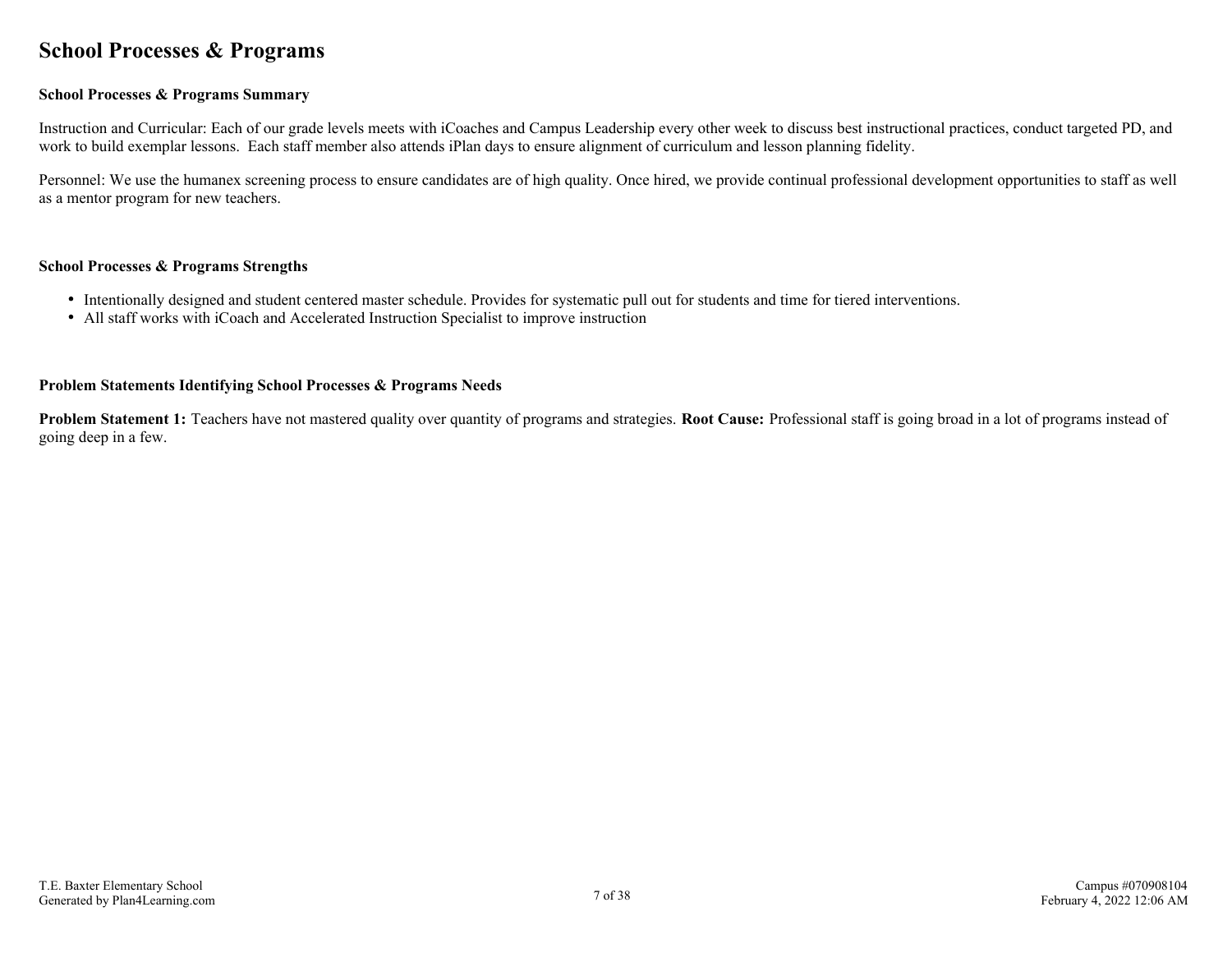### <span id="page-7-0"></span>**Perceptions**

#### **Perceptions Summary**

Mission: Empowering innovative and passionate learners in a nurturing environment.

Vision: To build a community that embraces courage, character, and commitment while pursuing individual passions.

At Baxter we believe that all students are able to learn and our goal is to empower them to be the very best version of themselves. We want students to feel they belong on our campus and in our commuity and can find their place to serve one another. Our goal is for all parents to feel they are a part of their child's learning environment and we encourage them to participate any time they are able. We strive to all be striving for excellence in the key cultural tenets of our District:

- We are Family
- Celebrating the Power of Diversity
- Honoring Relationships
- Unlimited Potential
- Excellence with Purpose
- Midlothian Strong

Parents would llike to see stronger communication and opportunities for support on campus.

#### **Perceptions Strengths**

At Baxter, we feel like our strongest Cultural Tenets are We are Family and Honoring Relationships. We strive as a staff to build solid relationships with one another that then carry over to our students. We want not only our students to feel a part of our Baxter Culture but our student's families as well. We focus on strong communication and positive reinforcements that build each of our students up. According to survey results, parents feel that their children are loved and supported while at school.

#### **Problem Statements Identifying Perceptions Needs**

**Problem Statement 1:** Teachers are taking students at face value instead of effective assessment data. **Root Cause:** There is a need for professional development in analyzing valid assessment data.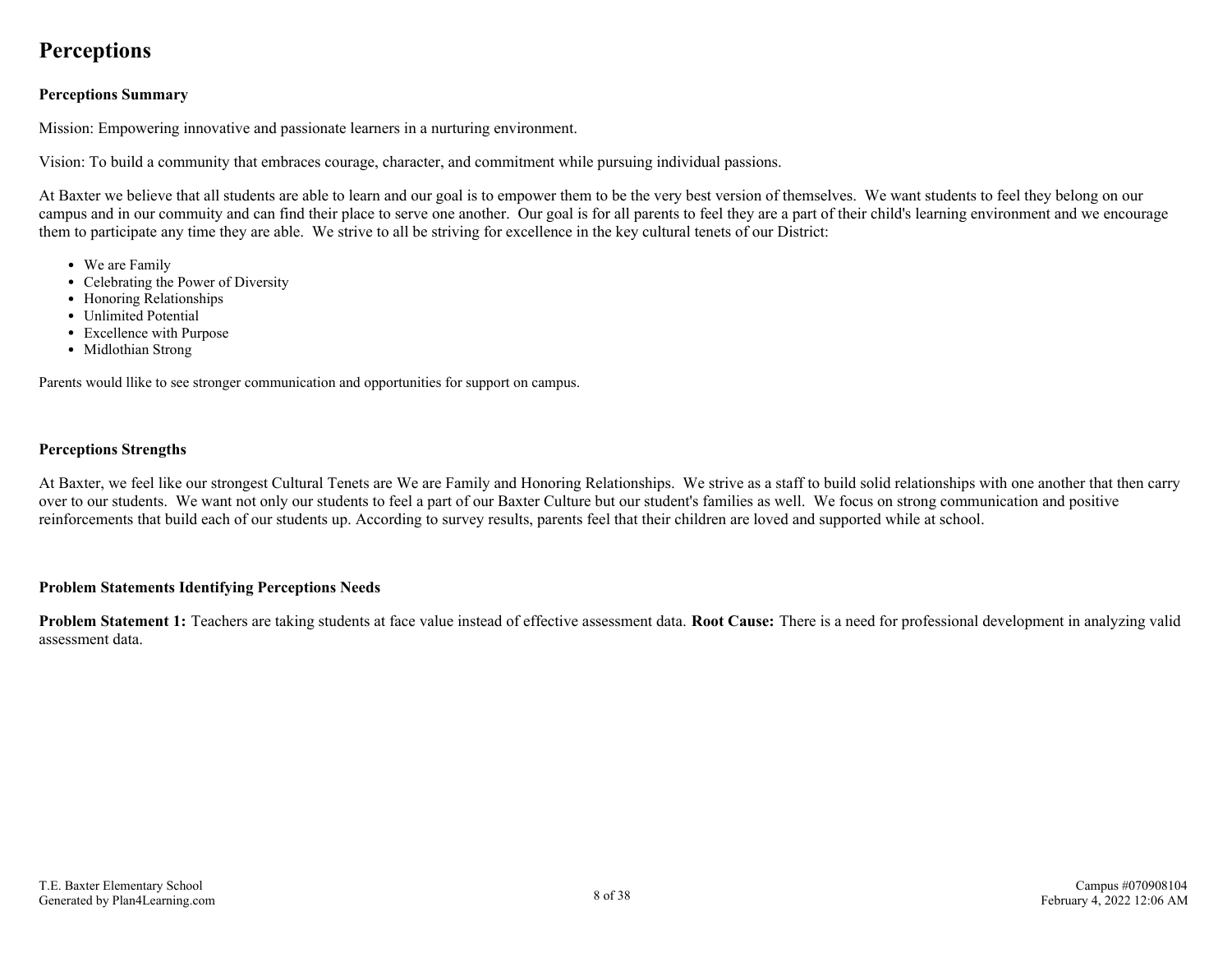<span id="page-8-0"></span>**Priority Problem Statements**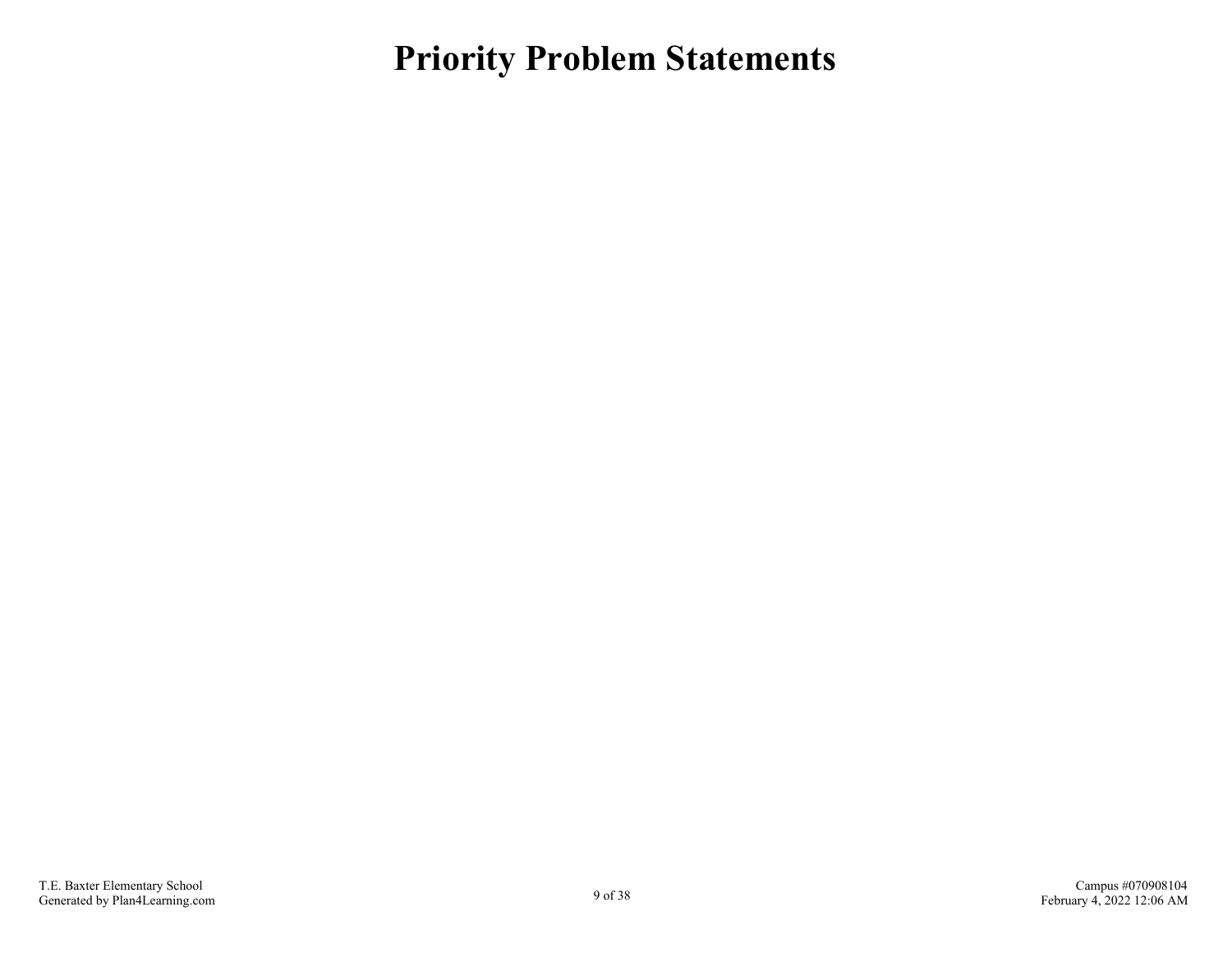# **Goals**

#### **Revised/Approved: November 15, 2021**

<span id="page-9-0"></span>**Goal 1:** Design innovative learning environments while increasing academic rigor through aligned teaching and learning.

**Performance Objective 1:** Design, develop and support aligned K-12 curriculum, providing challenging academic content standards and aligned academic achievement standards shown through an increase of 2 percentage points in Accomplished or Higher in each domain, planning and instruction.

**Evaluation Data Sources:** TTESS M\*Powered Domain 1 and 2 data

| <b>Strategy 1 Details</b>                                                                                                                                                                                                                                            | <b>Formative Reviews</b> |                          |      |
|----------------------------------------------------------------------------------------------------------------------------------------------------------------------------------------------------------------------------------------------------------------------|--------------------------|--------------------------|------|
| <b>Strategy 1:</b> Teachers will work collaboratively to plan and design lessons aligned with the TEKS and using TRS during iPlan days, campus                                                                                                                       | Formative                |                          |      |
| and staff professional development days, and during their weekly team planning meetings.<br>Strategy's Expected Result/Impact: Increase of 2 percentage points in Accomplished or Higher in each domain, planning and                                                | <b>Dec</b>               | Mar                      | June |
| instruction.                                                                                                                                                                                                                                                         |                          |                          |      |
| Staff Responsible for Monitoring: Principal, Assistant Principal, iCoach, Team Leads                                                                                                                                                                                 | 50%                      |                          |      |
| Schoolwide and Targeted Assisted Title I Elements: 2.4, 2.6 - TEA Priorities: Build a foundation of reading and math - ESF<br>Levers: Lever 1: Strong School Leadership and Planning, Lever 2: Effective, Well-Supported Teachers, Lever 5: Effective<br>Instruction |                          |                          |      |
|                                                                                                                                                                                                                                                                      |                          |                          |      |
| <b>Strategy 2 Details</b>                                                                                                                                                                                                                                            |                          | <b>Formative Reviews</b> |      |
| Strategy 2: All teachers will track student data on all students for Reading and Math at least every nine weeks and administer BOY, MOY,                                                                                                                             |                          | Formative                |      |
| and EOY assessments to monitor progress.                                                                                                                                                                                                                             | <b>Dec</b>               | Mar                      | June |
| <b>Strategy's Expected Result/Impact:</b> 80% growth from BOY to EOY on universal screeners based on the grade level<br>Staff Responsible for Monitoring: Principal, Assistant Principal, iCoach                                                                     | 50%                      |                          |      |
| Schoolwide and Targeted Assisted Title I Elements: 2.4, 2.6 - TEA Priorities: Build a foundation of reading and math - ESF                                                                                                                                           |                          |                          |      |
| Levers: Lever 1: Strong School Leadership and Planning, Lever 5: Effective Instruction                                                                                                                                                                               |                          |                          |      |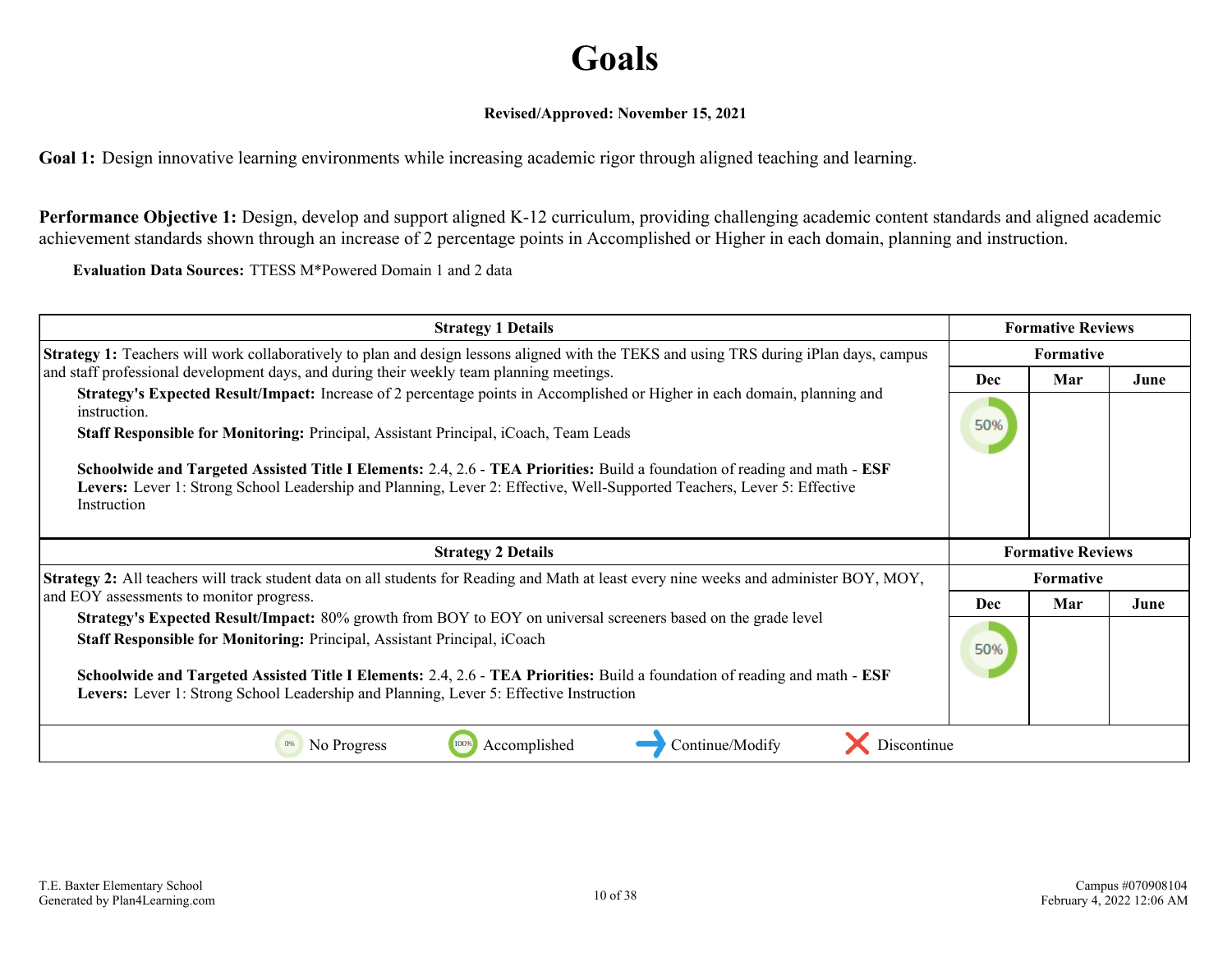**Performance Objective 2:** Using the aligned curriculum we will provide professional learning to improve student growth, measured by the universal screeners and STAAR with 80% of students growth in reading and math.

**HB3 Goal**

**Evaluation Data Sources:** Amplify K-1, Istation/Imagine Math 2-5, Elem students in T3 on MAP, secondary students on MAP

| <b>Strategy 1 Details</b>                                                                                                                                                                                                                                                                                       | <b>Formative Reviews</b> |                          |      |
|-----------------------------------------------------------------------------------------------------------------------------------------------------------------------------------------------------------------------------------------------------------------------------------------------------------------|--------------------------|--------------------------|------|
| <b>Strategy 1:</b> Kinder, 1st and special ed teachers will participate in Reading Academy to improve student growth in reading measured on                                                                                                                                                                     |                          | Formative                |      |
| universal screeners.                                                                                                                                                                                                                                                                                            | <b>Dec</b>               | Mar                      | June |
| Strategy's Expected Result/Impact: 80% growth from BOY to EOY on universal screeners based on the grade level                                                                                                                                                                                                   |                          |                          |      |
| Staff Responsible for Monitoring: Principal, Assistant Principal, iCoach<br>Schoolwide and Targeted Assisted Title I Elements: 2.4, 2.6 - TEA Priorities: Recruit, support, retain teachers and principals,<br>Build a foundation of reading and math - ESF Levers: Lever 2: Effective, Well-Supported Teachers | 50%                      |                          |      |
| <b>Strategy 2 Details</b>                                                                                                                                                                                                                                                                                       |                          | <b>Formative Reviews</b> |      |
| Strategy 2: 3rd-5th grade teachers will administer and disaggregate MAP data to target and show improvement in all students in both reading                                                                                                                                                                     |                          | <b>Formative</b>         |      |
| and math. 5th grade teachers will also include science.                                                                                                                                                                                                                                                         | Dec                      | Mar                      | June |
| Strategy's Expected Result/Impact: 80% growth from BOY to EOY on universal screeners based on the grade level<br>Staff Responsible for Monitoring: Principal, Assistant Principal, iCoach                                                                                                                       | 50%                      |                          |      |
| Accomplished<br>Continue/Modify<br>Discontinue<br>No Progress                                                                                                                                                                                                                                                   |                          |                          |      |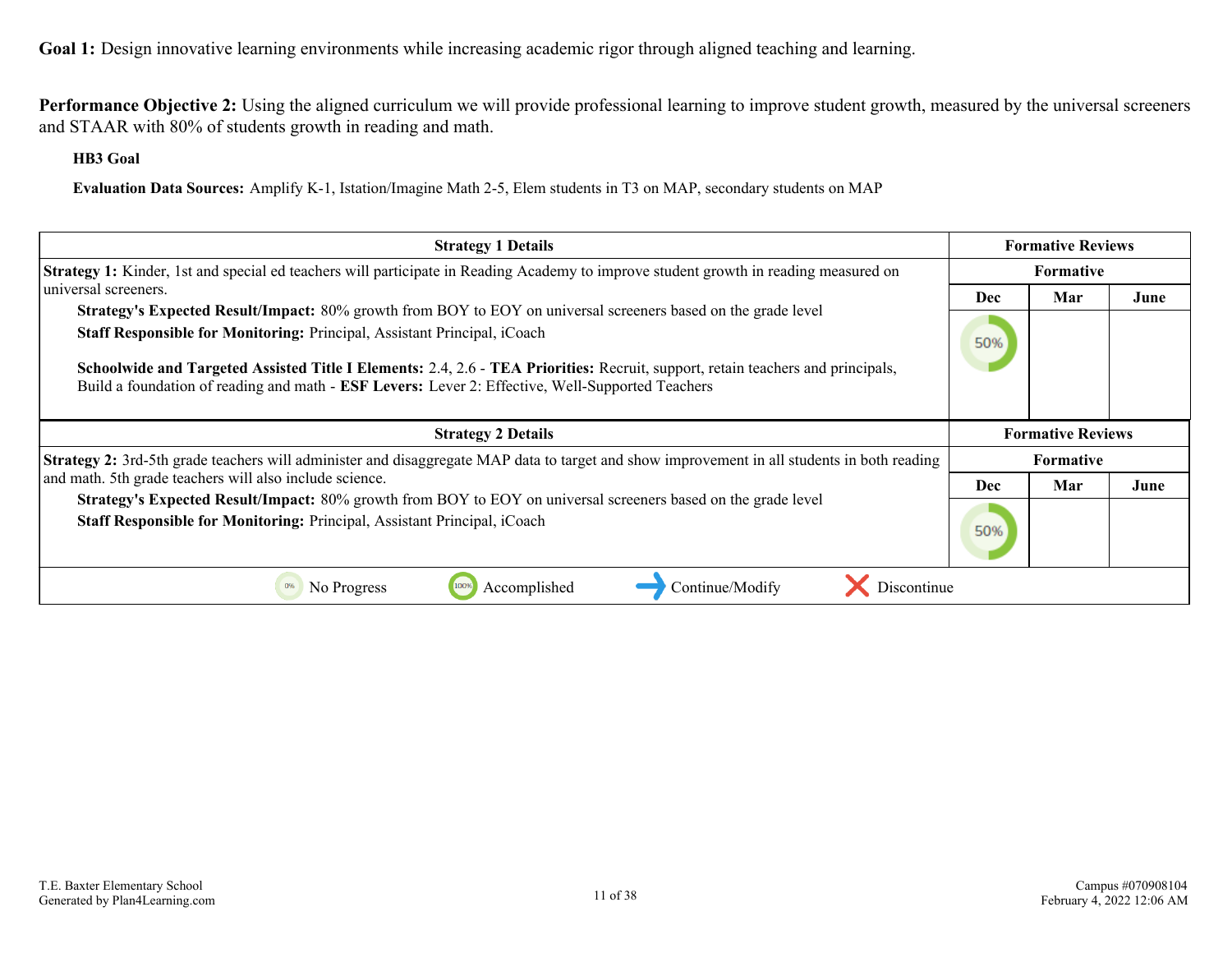Performance Objective 3: Provide interim /district assessments which will increase Meets on STAAR by at least 7 percentage points in all content areas from STAAR 2021.

**HB3 Goal**

**Evaluation Data Sources:** Eduphoria Cambrium

| <b>Strategy 1 Details</b>                                                                                                                                                                                                                                                                                                                               |     | <b>Formative Reviews</b> |      |
|---------------------------------------------------------------------------------------------------------------------------------------------------------------------------------------------------------------------------------------------------------------------------------------------------------------------------------------------------------|-----|--------------------------|------|
| Strategy 1: Teachers will monitor and track student learning outcomes and confer with teams and administration in bi-weekly PLC meetings.                                                                                                                                                                                                               |     | Formative                |      |
| Strategy's Expected Result/Impact: Increase Meets on STAAR by at least 7 percentage points in all content areas from STAAR                                                                                                                                                                                                                              | Dec | Mar                      | June |
| 2021.<br>Staff Responsible for Monitoring: Principal, Assistant Principal, iCoach, AI Specialist<br>Schoolwide and Targeted Assisted Title I Elements: 2.4, 2.6 - TEA Priorities: Build a foundation of reading and math - ESF<br>Levers: Lever 2: Effective, Well-Supported Teachers, Lever 4: High-Quality Curriculum, Lever 5: Effective Instruction | 50% |                          |      |
| Discontinue<br>Continue/Modify<br>No Progress<br>Accomplished                                                                                                                                                                                                                                                                                           |     |                          |      |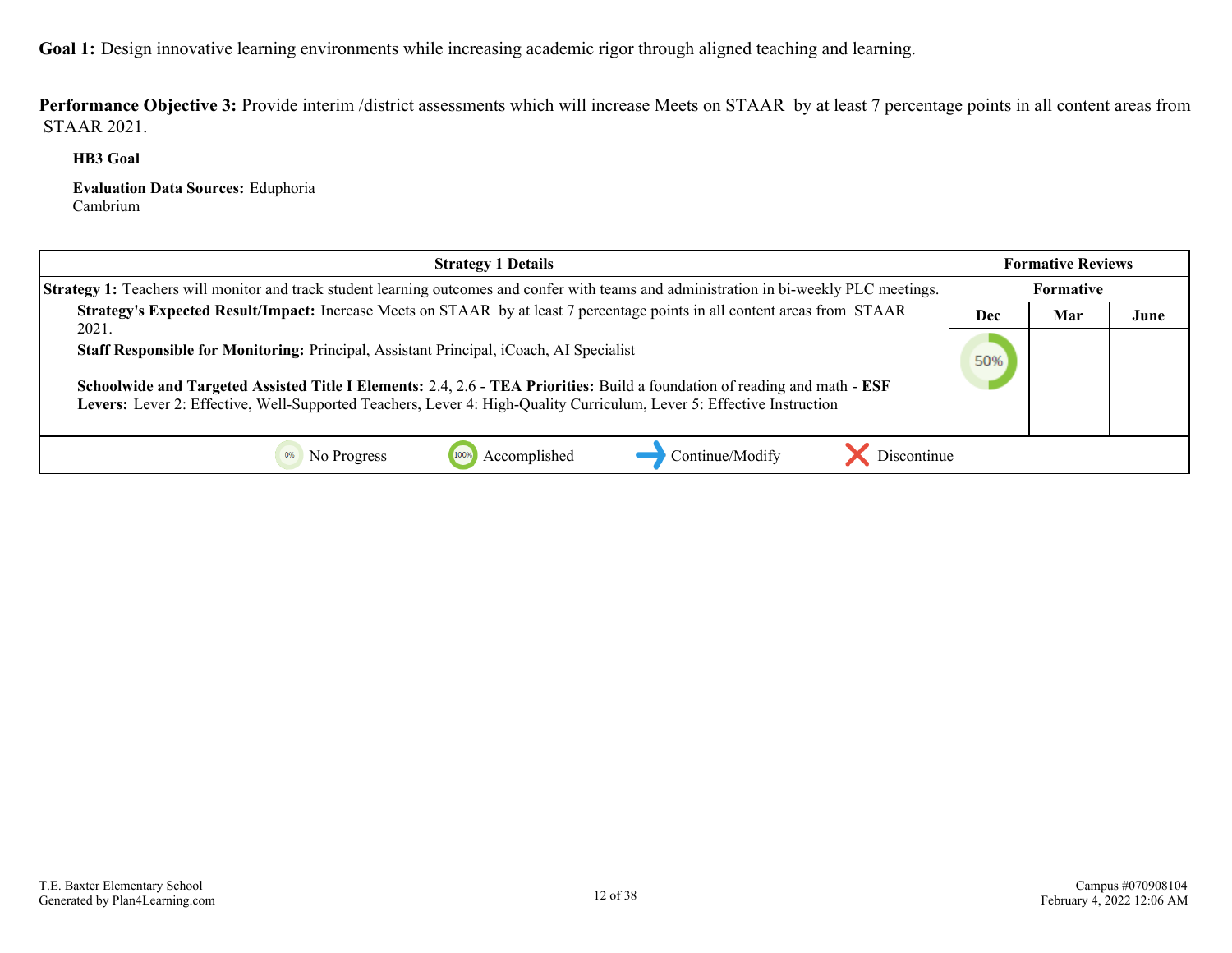**Performance Objective 4:** Provide students opportunities to reach their unlimited potential through collaboration, creativity, critical thinking and communication within the K-12 aligned curriculum with an increase in the Brightbyte data in the Teacher and Student area of the 4 C's by 5 scaled points at the end of 2021-2022 school year.

#### **HB3 Goal**

**Evaluation Data Sources:** BrightByte Data

| <b>Strategy 1 Details</b>                                                                                                                                                                                                                                                                          |     | <b>Formative Reviews</b> |      |
|----------------------------------------------------------------------------------------------------------------------------------------------------------------------------------------------------------------------------------------------------------------------------------------------------|-----|--------------------------|------|
| <b>Strategy 1:</b> K-5 students will participate in a variety of Genius Hour clubs through the 2021-2022 school year.                                                                                                                                                                              |     | <b>Formative</b>         |      |
| Strategy's Expected Result/Impact: 100% of students will participate in cross- curricular activities and develop soft skills in                                                                                                                                                                    | Dec | Mar                      | June |
| various genius hour clubs that are determined through student voice and choice using surveys/forms and self sign ups.<br>Staff Responsible for Monitoring: Principal, Assistant Principal<br>Schoolwide and Targeted Assisted Title I Elements: 2.5 - ESF Levers: Lever 3: Positive School Culture |     |                          |      |
| Discontinue<br>Accomplished<br>Continue/Modify<br>No Progress                                                                                                                                                                                                                                      |     |                          |      |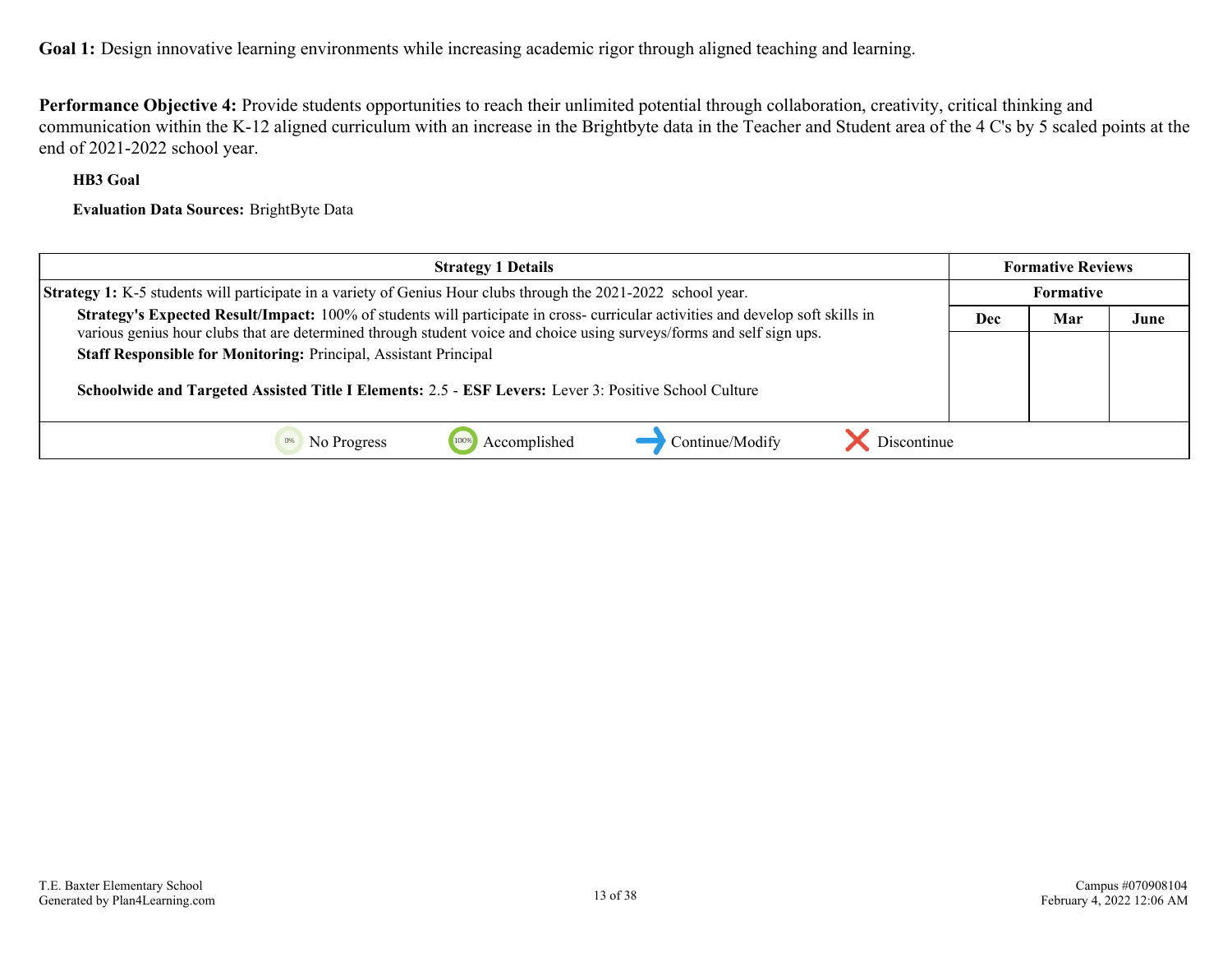**Performance Objective 5:** Support excellence through purpose by providing intentional application of high yield learning strategies for the growth of all students with a decrease of students requiring tiered or AI services by 10%.

**HB3 Goal**

**Evaluation Data Sources:** Frontline Tier data AI progress monitoring/STAAR/MAP

| <b>Strategy 1 Details</b>                                                                                                                                                                                                                                                                                                                                                                                                                                         |     | <b>Formative Reviews</b> |      |
|-------------------------------------------------------------------------------------------------------------------------------------------------------------------------------------------------------------------------------------------------------------------------------------------------------------------------------------------------------------------------------------------------------------------------------------------------------------------|-----|--------------------------|------|
| Strategy 1: Implement a common time across the campus for students to receive prescriptive interventions and enrichments based on weak                                                                                                                                                                                                                                                                                                                            |     | Formative                |      |
| and strong SE's to maximize student learning and close performance gaps.<br>Strategy's Expected Result/Impact: Decrease of students requiring tiered or AI services by 10%.                                                                                                                                                                                                                                                                                       | Dec | Mar                      | June |
| <b>Staff Responsible for Monitoring: Principal, Assistant Principal</b><br>Schoolwide and Targeted Assisted Title I Elements: 2.4, 2.6 - TEA Priorities: Build a foundation of reading and math - ESF<br>Levers: Lever 2: Effective, Well-Supported Teachers, Lever 4: High-Quality Curriculum                                                                                                                                                                    | 50% |                          |      |
| <b>Strategy 2 Details</b>                                                                                                                                                                                                                                                                                                                                                                                                                                         |     | <b>Formative Reviews</b> |      |
| <b>Strategy 2:</b> Based off walkthrough data, Principal, AI Specialist and iCoach will highlight a monthly focus of an unused strategy and provide                                                                                                                                                                                                                                                                                                               |     | <b>Formative</b>         |      |
| PD of what it looks like in order to increase use of Lead4ward learning strategies.                                                                                                                                                                                                                                                                                                                                                                               | Dec | Mar                      | June |
| Strategy's Expected Result/Impact: Decrease of students requiring tiered or AI services by 10%.<br>Staff Responsible for Monitoring: Principal, Assistant Principal, AI Specialist, iCoach<br>Schoolwide and Targeted Assisted Title I Elements: 2.4, 2.6 - TEA Priorities: Recruit, support, retain teachers and principals,<br>Build a foundation of reading and math - ESF Levers: Lever 2: Effective, Well-Supported Teachers, Lever 5: Effective Instruction | 50% |                          |      |
| No Progress<br>Accomplished<br>Discontinue<br>Continue/Modify                                                                                                                                                                                                                                                                                                                                                                                                     |     |                          |      |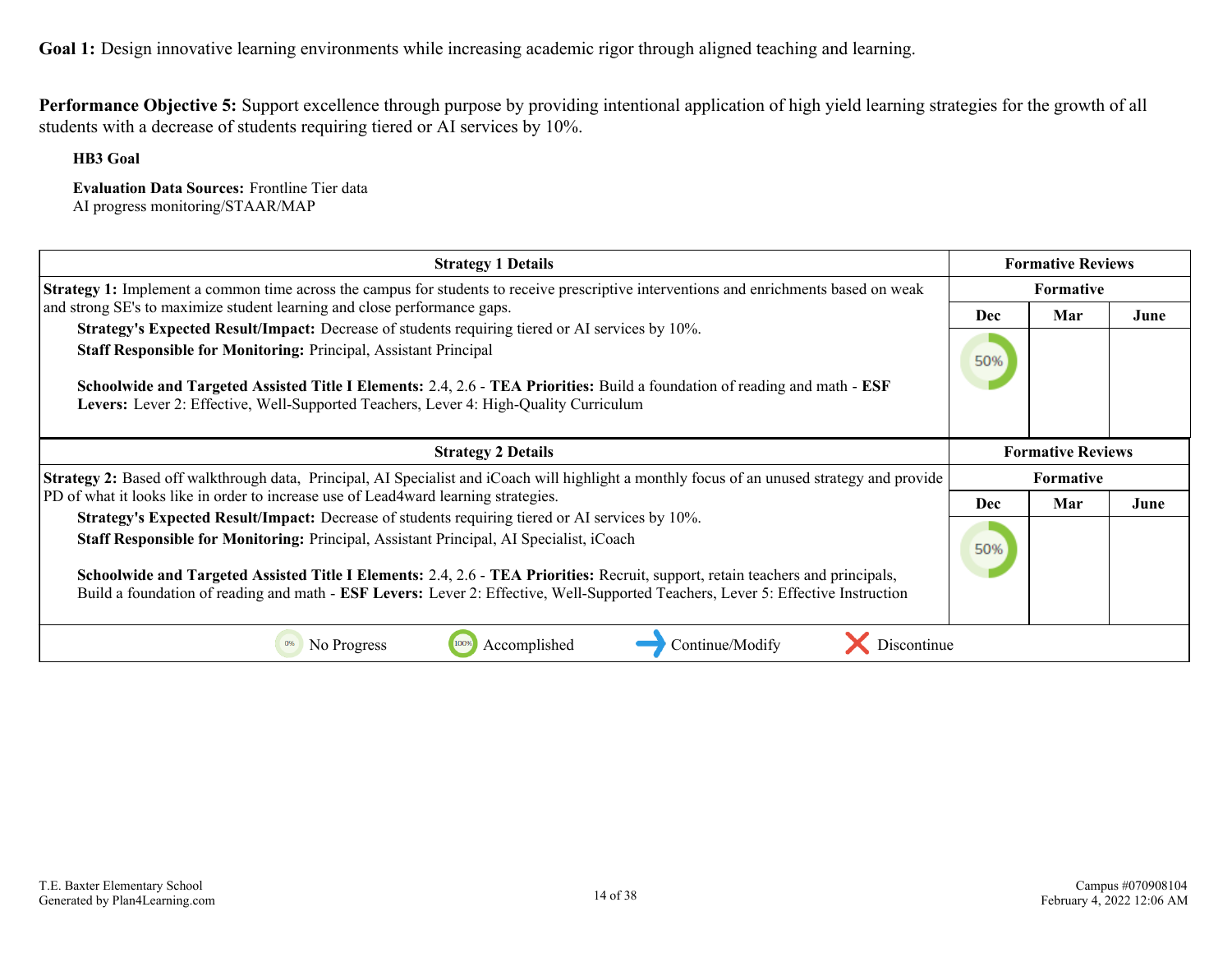**Performance Objective 6:** Increase the participation and achievement of students in Advanced Academics with an increase of 2 percentage points in the enrollment of students in AP, Dual Credit, and 8th Grade Algebra I, as well as increase in CCMR by 2 percentage points.

**HB3 Goal**

**Evaluation Data Sources:** Increase of students in advanced academic courses Increase in CCMR accountability

| <b>Strategy 1 Details</b>                                                                                                                                                                                      |     | <b>Formative Reviews</b> |      |
|----------------------------------------------------------------------------------------------------------------------------------------------------------------------------------------------------------------|-----|--------------------------|------|
| <b>Strategy 1:</b> Encourage extra curricular and enrichment activities such as Math Pentathlon, Choir, DI, media team and Challenge Lab.                                                                      |     | Formative                |      |
| Strategy's Expected Result/Impact: Increase in the number of students at Meets and Masters by 7%                                                                                                               | Dec | Mar                      | June |
| Staff Responsible for Monitoring: Principal, Assistant Principal<br>Schoolwide and Targeted Assisted Title I Elements: 2.5 - ESF Levers: Lever 3: Positive School Culture, Lever 4: High-Quality<br>Curriculum | 50% |                          |      |
| Continue/Modify<br>Discontinue<br>Accomplished<br>No Progress                                                                                                                                                  |     |                          |      |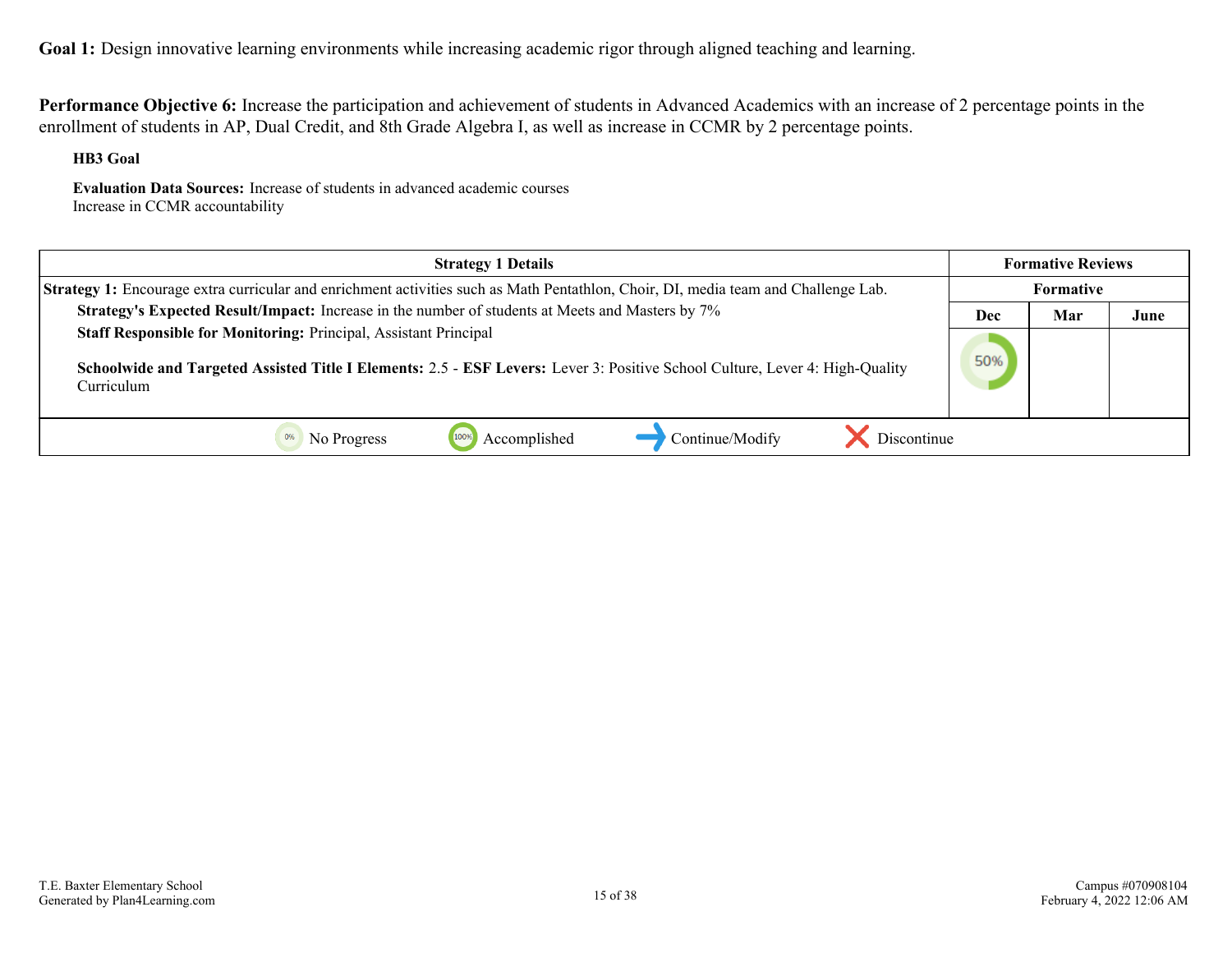**Performance Objective 7:** Increase special education students' gain score by 5 percentage points on STAAR for each content area subject test.

**HB3 Goal**

**Evaluation Data Sources:** STAAR 2022 data by content area , MAP 2022 data

| <b>Strategy 1 Details</b>                                                                                                                                                                                                                                                                                                 | <b>Formative Reviews</b> |                          |      |
|---------------------------------------------------------------------------------------------------------------------------------------------------------------------------------------------------------------------------------------------------------------------------------------------------------------------------|--------------------------|--------------------------|------|
| Strategy 1: Intentional small group inclusion when SPED teacher is the General Ed classroom.                                                                                                                                                                                                                              | Formative                |                          |      |
| <b>Strategy's Expected Result/Impact:</b> Increase special education students' gain score by 5 percentage points on STAAR for each<br>content area subject test.                                                                                                                                                          | Dec                      | Mar                      | June |
| Staff Responsible for Monitoring: Principal, Assistant Principal, Special Ed teachers, Diagnostician                                                                                                                                                                                                                      | 50%                      |                          |      |
| Schoolwide and Targeted Assisted Title I Elements: 2.4, 2.6 - TEA Priorities: Build a foundation of reading and math - ESF<br>Levers: Lever 2: Effective, Well-Supported Teachers, Lever 5: Effective Instruction                                                                                                         |                          |                          |      |
| <b>Strategy 2 Details</b>                                                                                                                                                                                                                                                                                                 |                          | <b>Formative Reviews</b> |      |
| Strategy 2: SPED teachers will use Interim Assessments, MAP and Education Galaxy data to goal set and track student progress.                                                                                                                                                                                             |                          | Formative                |      |
| <b>Strategy's Expected Result/Impact:</b> Increase special education students' gain score by 5 percentage points on STAAR for each<br>content area subject test.                                                                                                                                                          | <b>Dec</b>               | Mar                      | June |
| Staff Responsible for Monitoring: Principal, Assistant Principal, Special Ed teachers, Diagnostician<br>Schoolwide and Targeted Assisted Title I Elements: 2.4, 2.6 - TEA Priorities: Build a foundation of reading and math - ESF<br>Levers: Lever 2: Effective, Well-Supported Teachers, Lever 5: Effective Instruction | 50%                      |                          |      |
| Accomplished<br>Continue/Modify<br>Discontinue<br>0%<br>No Progress<br>100%                                                                                                                                                                                                                                               |                          |                          |      |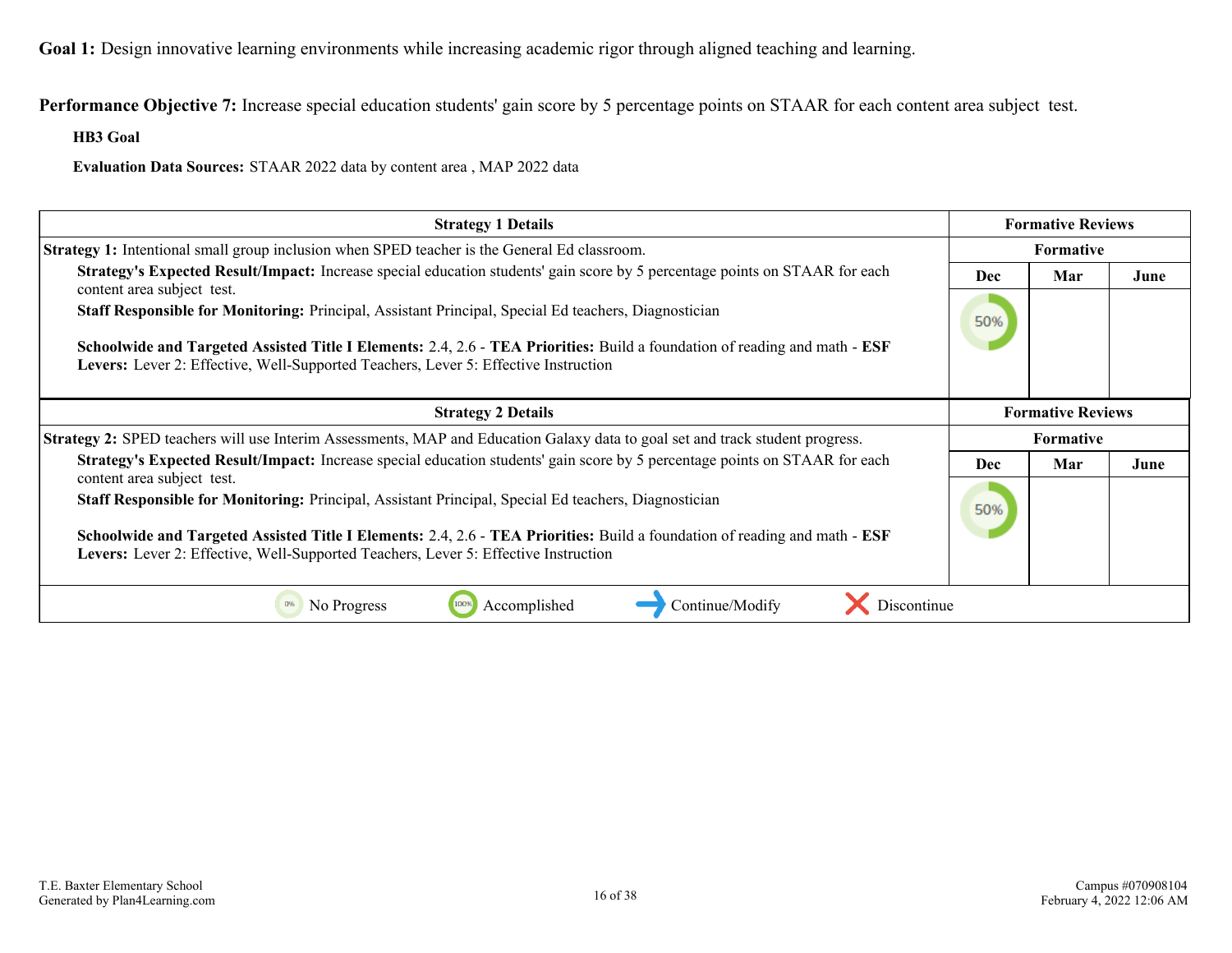**Performance Objective 8:** Increase Emergent Bilingual Total EL Academic Growth Score in reading and math by 10 percentage points on STAAR assessments by May 2022.

**HB3 Goal**

**Evaluation Data Sources:** STAAR 2022 LEP data by content, MAP Growth 2021-22 data

| <b>Strategy 1 Details</b>                                                                                                                                                                                         |     | <b>Formative Reviews</b> |      |
|-------------------------------------------------------------------------------------------------------------------------------------------------------------------------------------------------------------------|-----|--------------------------|------|
| Strategy 1: The ESL Teacher and General Education Teachers will use assessment data to plan targeted intervention for our Emergent                                                                                |     | <b>Formative</b>         |      |
| Bilingual students.                                                                                                                                                                                               | Dec | Mar                      | June |
| Strategy's Expected Result/Impact: Increase Emergent Bilingual students' performance by 10 percentage points in each content<br>area on STAAR.                                                                    | 50% |                          |      |
| Staff Responsible for Monitoring: Principal, Assistant Principal, ESL Teacher                                                                                                                                     |     |                          |      |
| Schoolwide and Targeted Assisted Title I Elements: 2.4, 2.6 - TEA Priorities: Build a foundation of reading and math - ESF<br>Levers: Lever 2: Effective, Well-Supported Teachers, Lever 5: Effective Instruction |     |                          |      |
| Accomplished<br>Continue/Modify<br>Discontinue<br>No Progress                                                                                                                                                     |     |                          |      |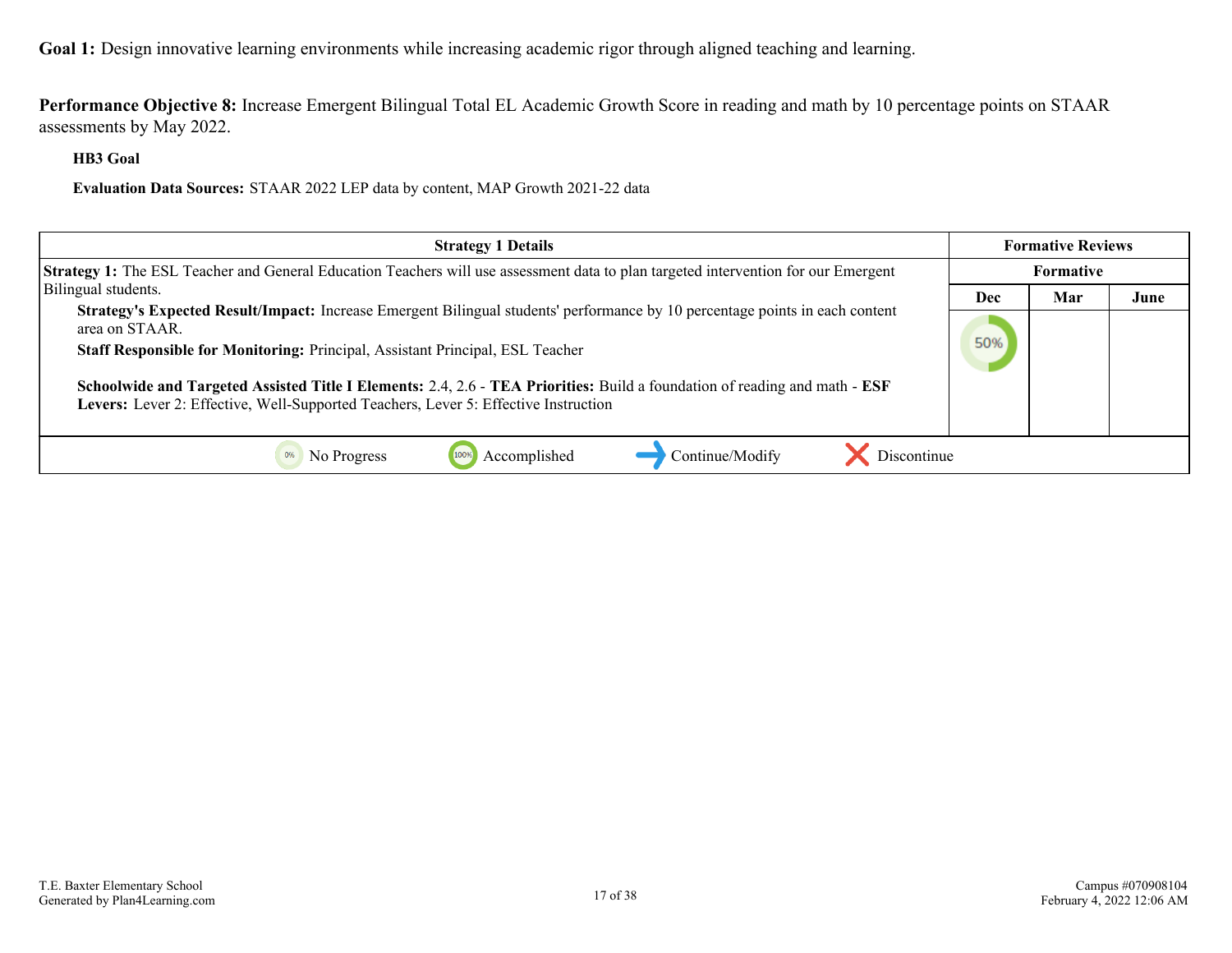<span id="page-17-0"></span>Goal 2: Develop a comprehensive staffing plan to foster innovation, effective communication and a high performing culture throughout the district.

**Performance Objective 1:** Develop and execute a high level recruitment plan by maintaining a 90% or above overall market value (using the TASB comparison group) of employee salaries as measured by TASB.

**Evaluation Data Sources:** Yearly TASB Salary Study

|                                                             | <b>Strategy 1 Details</b> |                 |             | <b>Formative Reviews</b> |           |      |
|-------------------------------------------------------------|---------------------------|-----------------|-------------|--------------------------|-----------|------|
| <b>Strategy 1:</b> Not a Campus-Based Performance Objective |                           |                 |             |                          | Formative |      |
|                                                             |                           |                 |             | <b>Dec</b>               | Mar       | June |
|                                                             |                           |                 |             |                          |           |      |
| 0%<br>No Progress                                           | Accomplished<br>100%      | Continue/Modify | Discontinue |                          |           |      |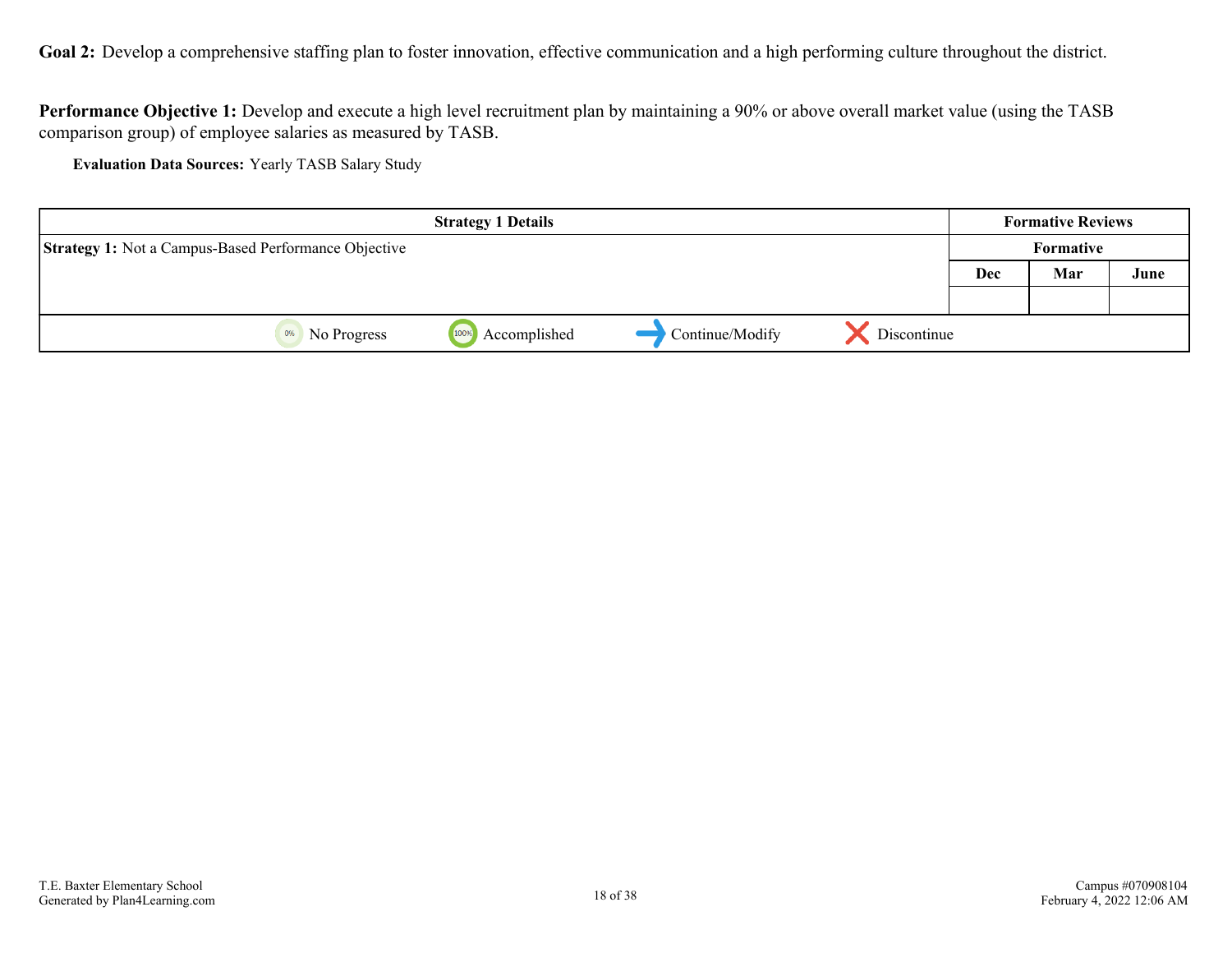**Goal 2:** Develop a comprehensive staffing plan to foster innovation, effective communication and a high performing culture throughout the district.

**Performance Objective 2:** Identify and provide support systems needed to increase staff attendance and retain quality staff as measured by the district survey with a 2% increase in employee satisfaction.

**Evaluation Data Sources:** District Staff Survey

| <b>Strategy 1 Details</b>                                                                                                                                                                                                                              | <b>Formative Reviews</b> |                          |      |
|--------------------------------------------------------------------------------------------------------------------------------------------------------------------------------------------------------------------------------------------------------|--------------------------|--------------------------|------|
| <b>Strategy 1:</b> New teachers will participate in the District New Teacher Mentorship as well as have an on campus mentor throughout their first                                                                                                     | <b>Formative</b>         |                          |      |
| $\beta$ years.                                                                                                                                                                                                                                         | <b>Dec</b>               | Mar                      | June |
| <b>Strategy's Expected Result/Impact:</b> Teachers will feel more connected to the campus and District as well as feel more<br>comfortable with the daily tasks at hand. Principal will meet with all first year teachers 5 times throughout the year. |                          |                          |      |
| Staff Responsible for Monitoring: Principal, Assistance Principal and Campus Mentor                                                                                                                                                                    | 50%                      |                          |      |
| <b>TEA Priorities:</b> Recruit, support, retain teachers and principals - <b>ESF Levers:</b> Lever 3: Positive School Culture, Lever 5:<br><b>Effective Instruction</b>                                                                                |                          |                          |      |
| <b>Strategy 2 Details</b>                                                                                                                                                                                                                              |                          | <b>Formative Reviews</b> |      |
| <b>Strategy 2:</b> Recognize staff (birthdays, positive notes, themed events and celebrations, etc). Collaborate with the PTO on staff luncheons and                                                                                                   |                          | <b>Formative</b>         |      |
| cart days. Interview staff on campus news for college days.                                                                                                                                                                                            | <b>Dec</b>               | Mar                      | June |
| Strategy's Expected Result/Impact: Teachers will feel appreciated and honored which will lead to higher satisfaction with their<br>job and increased self efficacy. An increase of 5% in the Youth Truth staff satisfaction.                           |                          |                          |      |
| Staff Responsible for Monitoring: Principal, Assistant Principal, Team Leads, and Library Media Specialist                                                                                                                                             | 50%                      |                          |      |
| <b>TEA Priorities:</b> Recruit, support, retain teachers and principals - <b>ESF Levers:</b> Lever 3: Positive School Culture                                                                                                                          |                          |                          |      |
| No Progress<br>Accomplished<br>Continue/Modify<br>Discontinue                                                                                                                                                                                          |                          |                          |      |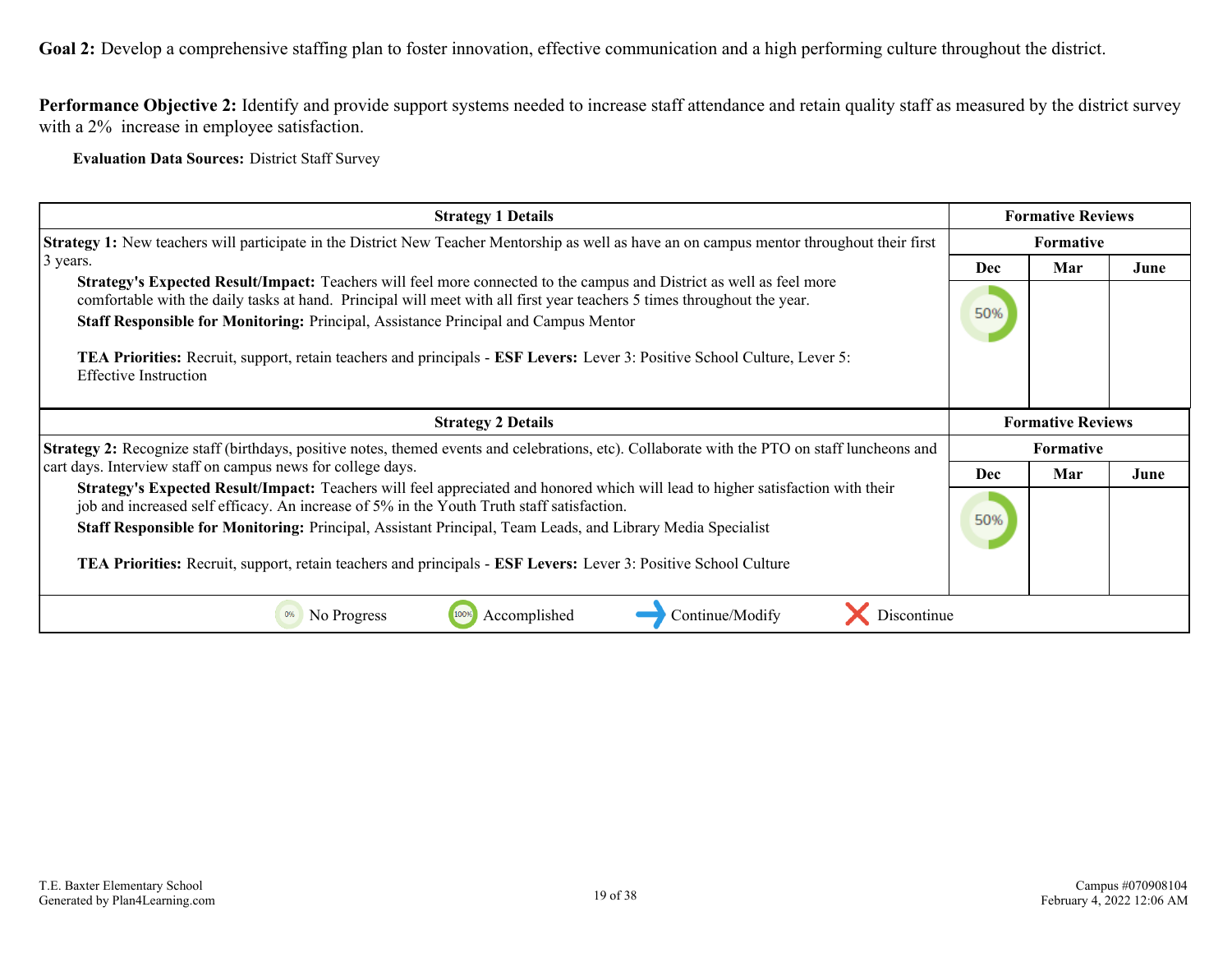Goal 2: Develop a comprehensive staffing plan to foster innovation, effective communication and a high performing culture throughout the district.

**Performance Objective 3:** Design and facilitate opportunities to build leadership capacity in staff as seen through survey feedback with a 2% increase in satisfaction of all participants in leadership opportunities.

**Evaluation Data Sources:** AP Academy Survey MALA Survey Any additional Leadership type academies or programs

| <b>Strategy 1 Details</b>                                                                                                                                                                                                                                                                                                                                                                                                                                                                                           |     | <b>Formative Reviews</b> |      |
|---------------------------------------------------------------------------------------------------------------------------------------------------------------------------------------------------------------------------------------------------------------------------------------------------------------------------------------------------------------------------------------------------------------------------------------------------------------------------------------------------------------------|-----|--------------------------|------|
| <b>Strategy 1:</b> At our monthly faculty meetings, staff members will be invited to share out and teach about something that they have learned                                                                                                                                                                                                                                                                                                                                                                     |     | Formative                |      |
| about from their PLN and implemented in their personal classroom.                                                                                                                                                                                                                                                                                                                                                                                                                                                   | Dec | Mar                      | June |
| Strategy's Expected Result/Impact: Increased interest and empowerment of teachers as leaders. Increased staff motivation to<br>continue learning and implementing research based ideas both in their own classroom and across the campus with at least 40% of<br>staff sharing.<br>Staff Responsible for Monitoring: Principal and Assistant Principal<br>TEA Priorities: Recruit, support, retain teachers and principals - ESF Levers: Lever 3: Positive School Culture, Lever 5:<br><b>Effective Instruction</b> | 50% |                          |      |
| Accomplished<br>Continue/Modify<br>Discontinue<br>No Progress                                                                                                                                                                                                                                                                                                                                                                                                                                                       |     |                          |      |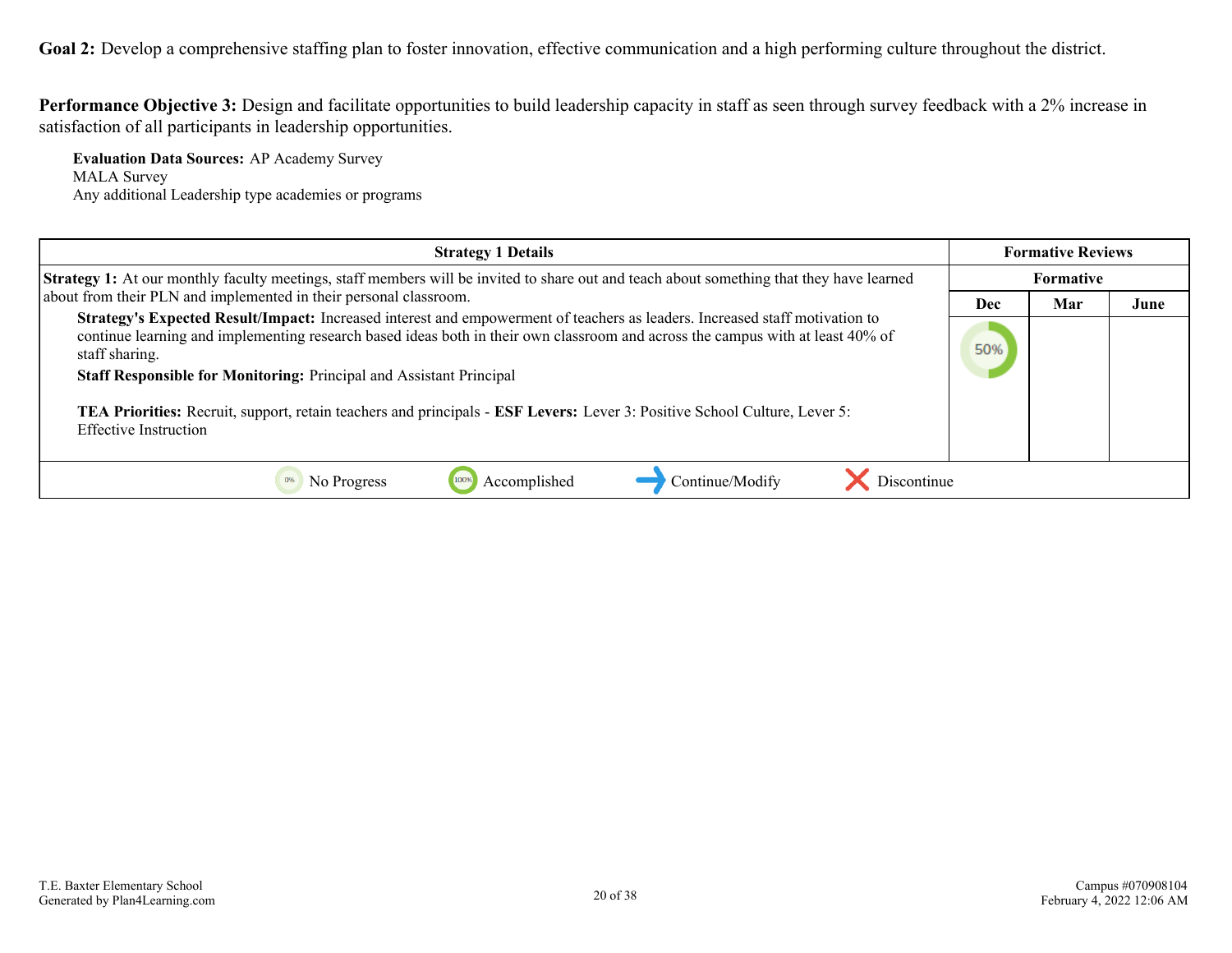<span id="page-20-0"></span>Performance Objective 1: Enhance success for all students by supporting their social and emotional development in a variety of coordinated efforts to honor relationships and celebrate the power of diversity which is measured by an increase in 3 out of the 5 competencies from the personal skills survey.

**Evaluation Data Sources:** Survey Results

| <b>Strategy 1 Details</b>                                                                                                                                                                                                                                                                                                                                                                                                                                                                           | <b>Formative Reviews</b> |                          |      |
|-----------------------------------------------------------------------------------------------------------------------------------------------------------------------------------------------------------------------------------------------------------------------------------------------------------------------------------------------------------------------------------------------------------------------------------------------------------------------------------------------------|--------------------------|--------------------------|------|
| <b>Strategy 1:</b> Social and emotional guidance will be provided to all classes each month in the classroom setting by the campus counselor                                                                                                                                                                                                                                                                                                                                                        | Formative                |                          |      |
| Strategy's Expected Result/Impact: Students will continue to build meaningful relationships and increase their social well-being<br>which will be evident in decreased reports of bullying or student conflict through teacher report logs or counselor logs. Result will<br>be a decrease in discipline referrals by 5%.<br><b>Staff Responsible for Monitoring: Principal, Counselor</b><br>Schoolwide and Targeted Assisted Title I Elements: 2.6 - ESF Levers: Lever 3: Positive School Culture | Dec<br>50%               | Mar                      | June |
| <b>Strategy 2 Details</b>                                                                                                                                                                                                                                                                                                                                                                                                                                                                           |                          | <b>Formative Reviews</b> |      |
| Strategy 2: Staff and students have buddy classes where lessons will focus on building relationships with peers, both grade level and non                                                                                                                                                                                                                                                                                                                                                           |                          | Formative                |      |
| grade level, while focusing on campus determined character traits of Courage, Character and Commitment.                                                                                                                                                                                                                                                                                                                                                                                             |                          | Mar                      | June |
| Strategy's Expected Result/Impact: Students will continue to build meaningful relationships and increase their social well-being<br>which will be evident in decreased reports of bullying or student conflict through teacher report logs or counselor logs. Result will<br>be a decrease in discipline referrals by 5%.                                                                                                                                                                           | 50%                      |                          |      |
| Staff Responsible for Monitoring: Principal, Assistant, Counselor and Teachers                                                                                                                                                                                                                                                                                                                                                                                                                      |                          |                          |      |
| <b>ESF Levers:</b> Lever 3: Positive School Culture                                                                                                                                                                                                                                                                                                                                                                                                                                                 |                          |                          |      |
| <b>Strategy 3 Details</b>                                                                                                                                                                                                                                                                                                                                                                                                                                                                           |                          | <b>Formative Reviews</b> |      |
| Strategy 3: Each student and staff will participate in a community wide service project, filtered through their buddy class teams, once a year.                                                                                                                                                                                                                                                                                                                                                     | <b>Formative</b>         |                          |      |
| Strategy's Expected Result/Impact: An increased awareness and desire to serve those around us based on the foundational<br>relationships built. An increase of 5% on the Youth Truth survey for student satisfaction.                                                                                                                                                                                                                                                                               | <b>Dec</b>               | Mar                      | June |
| Staff Responsible for Monitoring: Principal, Assistant, Counselor, Teachers                                                                                                                                                                                                                                                                                                                                                                                                                         |                          |                          |      |
| <b>ESF Levers:</b> Lever 3: Positive School Culture                                                                                                                                                                                                                                                                                                                                                                                                                                                 |                          |                          |      |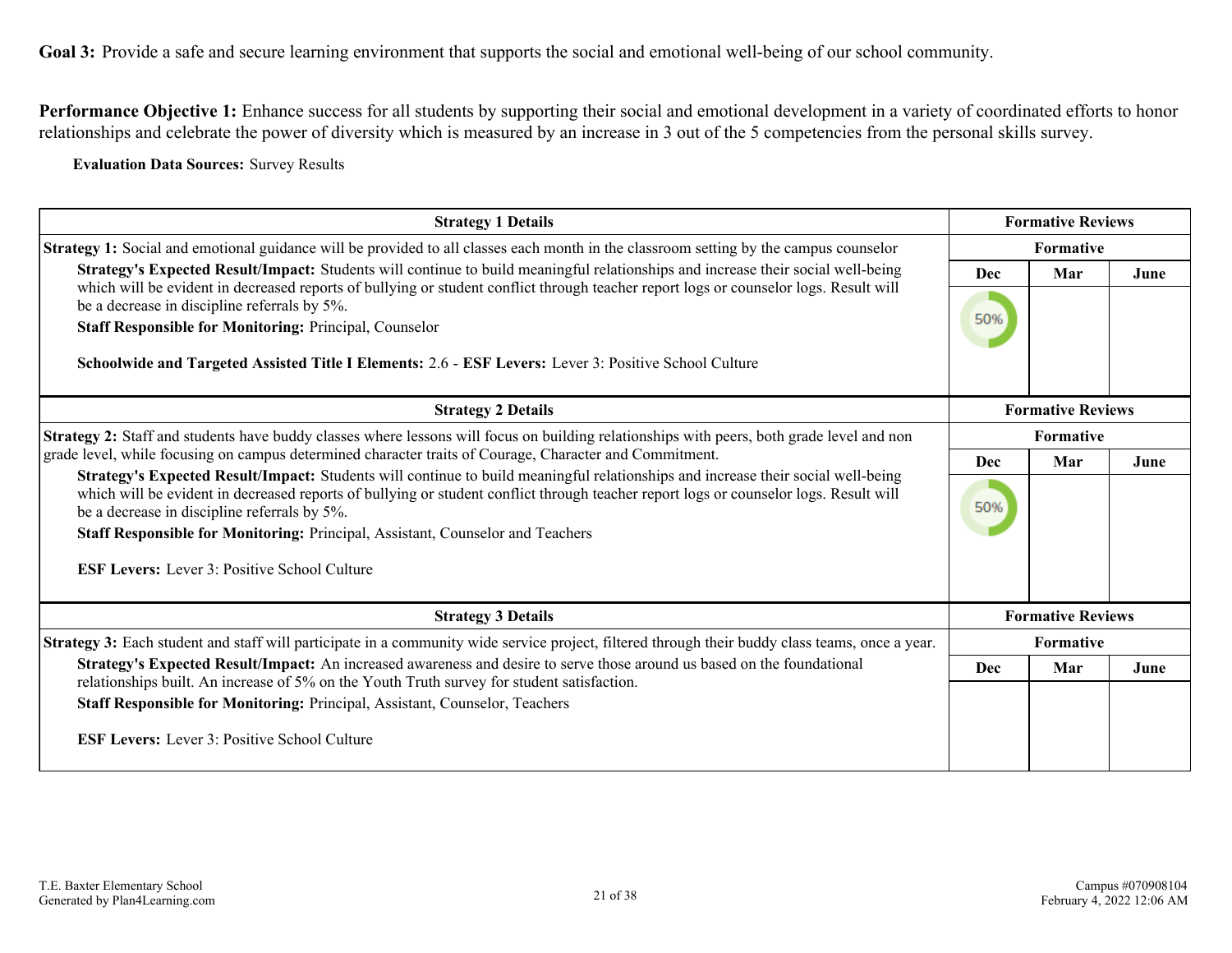| <b>Strategy 4 Details</b>                                                                                                                                                                                                                                                                                                                              |     | <b>Formative Reviews</b> |      |
|--------------------------------------------------------------------------------------------------------------------------------------------------------------------------------------------------------------------------------------------------------------------------------------------------------------------------------------------------------|-----|--------------------------|------|
| <b>Strategy 4:</b> Each day, homerooms will engage in a class circle time focusing on building relationships and empathy among peers.                                                                                                                                                                                                                  |     | Formative                |      |
| Strategy's Expected Result/Impact: Students will build stronger relationships with peers and a deeper understanding of one                                                                                                                                                                                                                             |     | Mar                      | June |
| another which will lead to fewer substantiated bullying and student conflict reports. An increase of 5% on the Youth Truth survey<br>for student satisfaction.<br>Staff Responsible for Monitoring: Principal, Assistant, Teachers, Counselor<br>Schoolwide and Targeted Assisted Title I Elements: 2.5 - ESF Levers: Lever 3: Positive School Culture | 50% |                          |      |
| Accomplished<br>Continue/Modify<br>No Progress<br><b>Discontinue</b>                                                                                                                                                                                                                                                                                   |     |                          |      |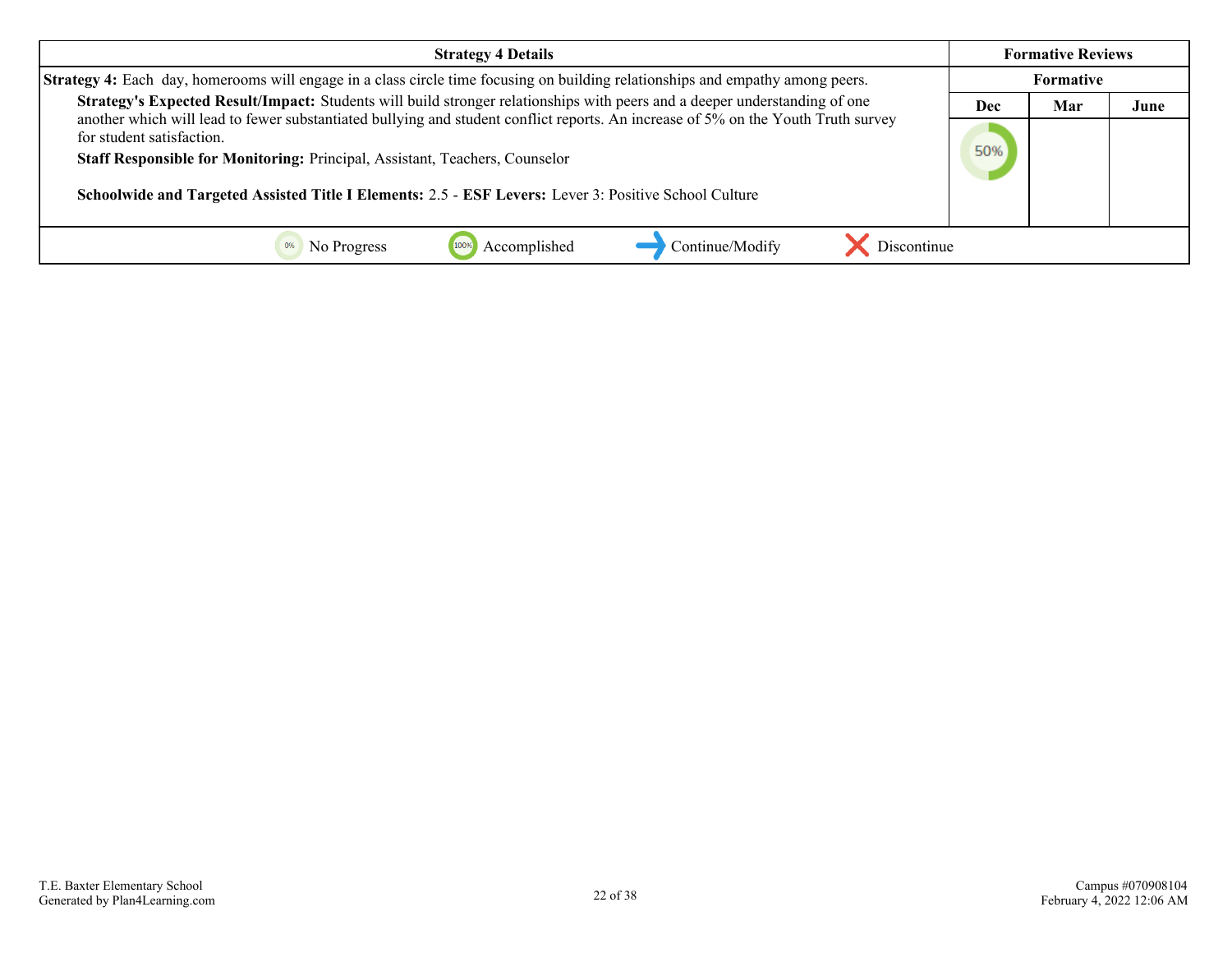**Performance Objective 2:** Develop and execute a safety and security plan at the district and campus levels as measured by an increase of 5% in positive responses to safety and security survey questions.

**Evaluation Data Sources:** District Staff Feedback (Survey) District Parent Feedback (Survey) District Student Feedback (Survey)

| <b>Strategy 1 Details</b>                                                                                                                                                                       |                  | <b>Formative Reviews</b> |      |  |
|-------------------------------------------------------------------------------------------------------------------------------------------------------------------------------------------------|------------------|--------------------------|------|--|
| <b>Strategy 1:</b> The Campus Safety team will create the Campus Crisis plan that will outline all policies and procedures in case of an emergency.                                             | <b>Formative</b> |                          |      |  |
| This team will help facilitate campus drills and communicate with members of the District Safety and Security team.                                                                             |                  | Mar                      | June |  |
| Strategy's Expected Result/Impact: 100% of students and staff will be trained and prepared in the instance of an emergency.<br><b>Staff Responsible for Monitoring: Principal and Assistant</b> | 50%              |                          |      |  |
| <b>Strategy 2 Details</b>                                                                                                                                                                       |                  | <b>Formative Reviews</b> |      |  |
| <b>Strategy 2:</b> All outside visitors will be buzzed in at the front door and will undergo a security check through Raptor before they are permitted                                          |                  | <b>Formative</b>         |      |  |
| to enter the building.<br>In the event a visitor is not listed in Skyward, the office will call the parent/guardian to get permission for the visitor to have lunch with the                    |                  | Mar                      | June |  |
| student.<br><b>Strategy's Expected Result/Impact:</b> 100% of visitors will be required to check in through the office using the Raptor system.                                                 | 50%              |                          |      |  |
| <b>Strategy 3 Details</b>                                                                                                                                                                       |                  | <b>Formative Reviews</b> |      |  |
| <b>Strategy 3:</b> All volunteers will be background checked using the districts online application. Volunteering will not be permitted until the                                               |                  | <b>Formative</b>         |      |  |
| campus receives clearance.                                                                                                                                                                      | Dec              | Mar                      | June |  |
| <b>Strategy's Expected Result/Impact:</b> 100% of volunteers will have a clear background check on file for the current school year                                                             | 50%              |                          |      |  |
| 1009<br>0%<br>No Progress<br>Accomplished<br>Continue/Modify<br>Discontinue                                                                                                                     |                  |                          |      |  |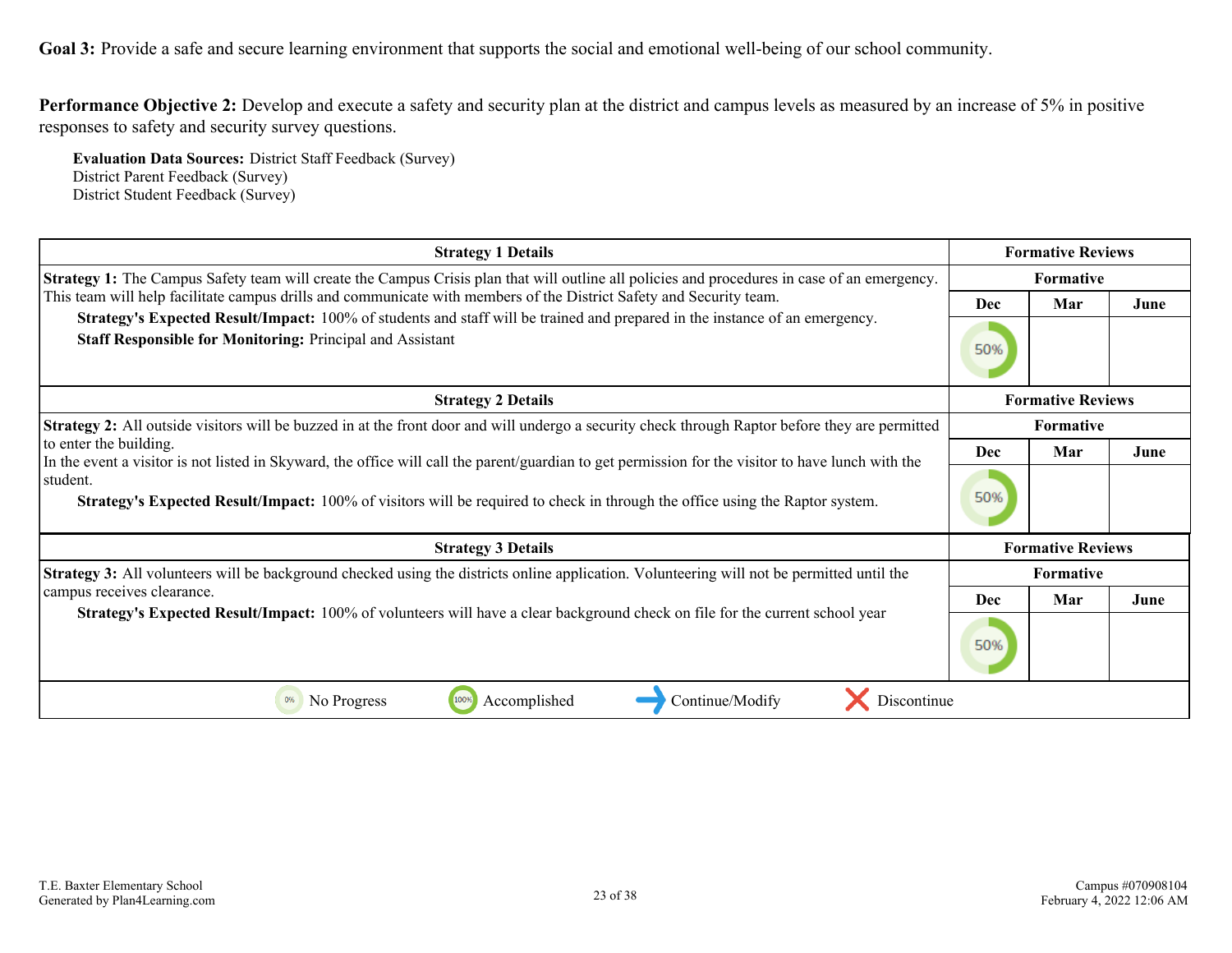**Performance Objective 3:** Provide professional development and prevention programming for best practices for prevention and management outlined in state guidelines.

**Evaluation Data Sources:** Prevention programs implemented on campuses reflected by the number of students in attendance.

| <b>Strategy 1 Details</b>                                                                                                |  | <b>Formative Reviews</b> |      |  |
|--------------------------------------------------------------------------------------------------------------------------|--|--------------------------|------|--|
| <b>Strategy 1:</b> Provide staff with ongoing professional development and programming available during staff meetings.  |  | <b>Formative</b>         |      |  |
| Strategy's Expected Result/Impact: 100% of staff will be trained in prevention programming and know resources available. |  | Mar                      | June |  |
| <b>Staff Responsible for Monitoring: Counselor, Principal</b>                                                            |  |                          |      |  |
| <b>ESF Levers:</b> Lever 3: Positive School Culture                                                                      |  |                          |      |  |
| Discontinue<br>Accomplished<br>Continue/Modify<br>1009<br>No Progress                                                    |  |                          |      |  |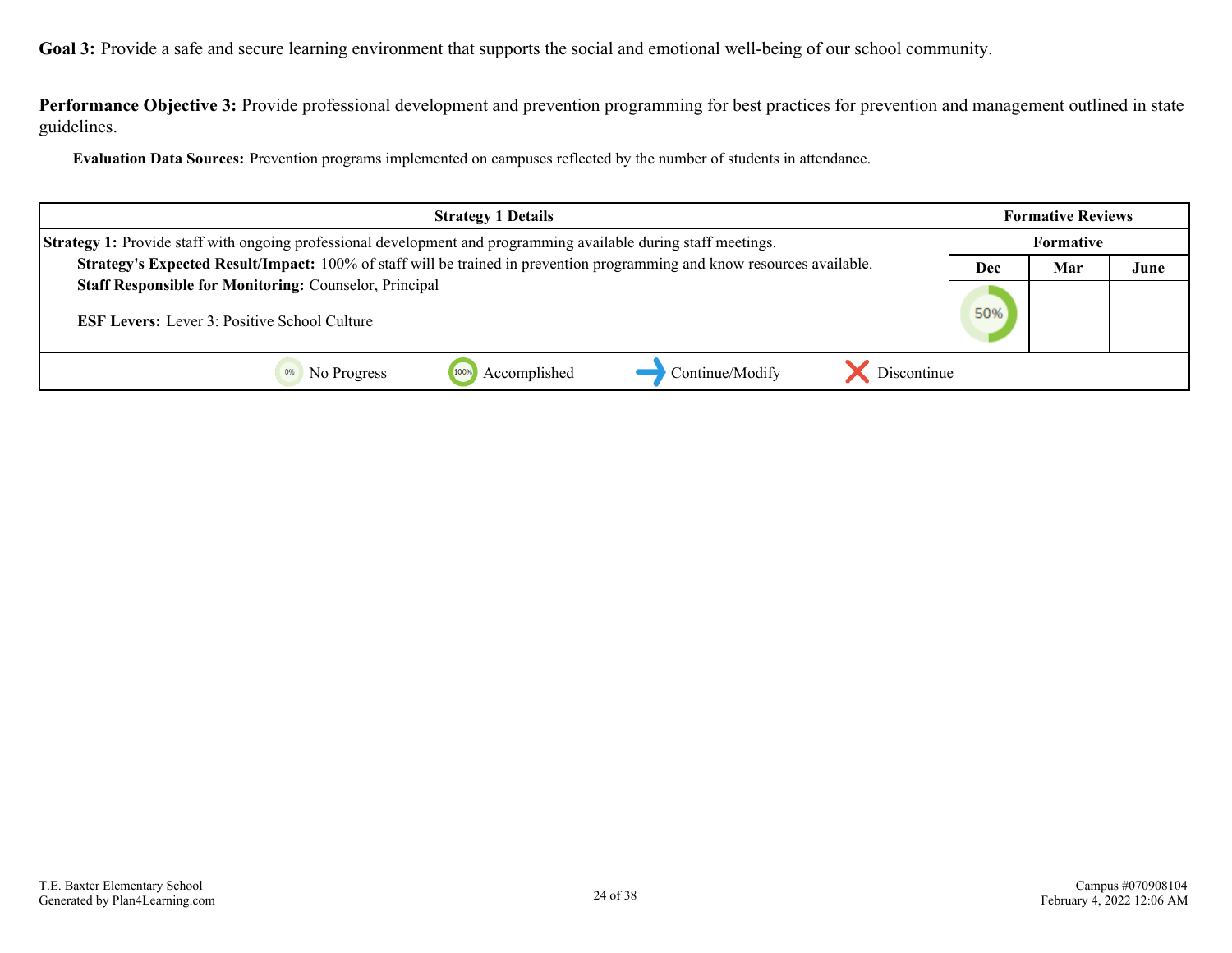**Performance Objective 4:** Implementation of active Diversity Council to celebrate the power of diversity, as listed in the District's cultural tenets.

**Evaluation Data Sources:** Diversity Council feedback

| <b>Strategy 1 Details</b>                                                                                                      |     | <b>Formative Reviews</b> |      |
|--------------------------------------------------------------------------------------------------------------------------------|-----|--------------------------|------|
| <b>Strategy 1:</b> Staff participation in the Diversity Council monthly.                                                       |     | <b>Formative</b>         |      |
| Strategy's Expected Result/Impact: Diversity Council staff will model and share celebrations with all teachers back on campus. | Dec | Mar                      | June |
| <b>Staff Responsible for Monitoring: Principal</b>                                                                             |     |                          |      |
| <b>ESF Levers:</b> Lever 3: Positive School Culture                                                                            | 25% |                          |      |
| <b>Strategy 2 Details</b>                                                                                                      |     | <b>Formative Reviews</b> |      |
| <b>Strategy 2:</b> Staff participation in the Diversity Council monthly.                                                       |     | <b>Formative</b>         |      |
| Strategy's Expected Result/Impact: Diversity Council staff will model and share celebrations with all teachers back on campus. | Dec | Mar                      | June |
| <b>Staff Responsible for Monitoring: Principal</b><br><b>ESF Levers:</b> Lever 3: Positive School Culture                      | 25% |                          |      |
| Continue/Modify<br>Discontinue<br>Accomplished<br>No Progress<br>0%<br>100%                                                    |     |                          |      |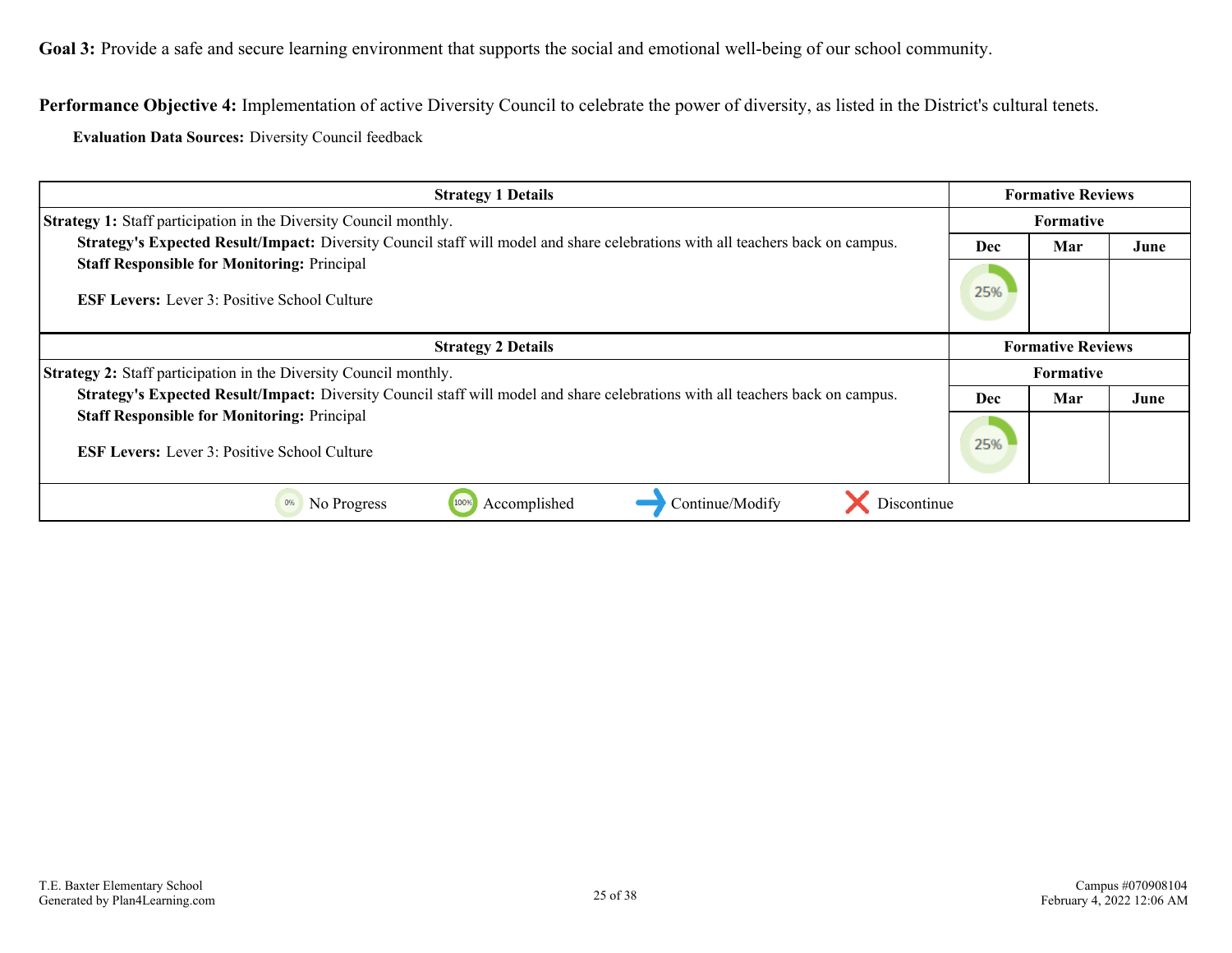<span id="page-25-0"></span>Goal 4: Facilitate budget process and building designs through allocated district resources that foster flexible and innovative learning spaces.

**Performance Objective 1:** Develop a comprehensive facilities plan to guide financial decisions related to future site acquisitions, new construction, and renovation of existing facilities with 100% within or under budget.

| <b>Strategy 1 Details</b>                                                                                                                                                                                                                                                                                                                                         |                  | <b>Formative Reviews</b> |      |  |
|-------------------------------------------------------------------------------------------------------------------------------------------------------------------------------------------------------------------------------------------------------------------------------------------------------------------------------------------------------------------|------------------|--------------------------|------|--|
| <b>Strategy 1:</b> All staff will participate in surveys to assess satisfaction of our current facility and areas of needed improvement, the survey will                                                                                                                                                                                                          | <b>Formative</b> |                          |      |  |
| include ideas for the use of flexible and collaborative learning spaces.<br><b>Strategy's Expected Result/Impact:</b> 100% of staff will take ownership of the facility and its usage and have a platform to share<br>needs and desires so they can be strategically planned for.<br><b>Staff Responsible for Monitoring: Principal, Assistant, AI Specialist</b> |                  | Mar                      | June |  |
|                                                                                                                                                                                                                                                                                                                                                                   |                  |                          |      |  |
|                                                                                                                                                                                                                                                                                                                                                                   |                  | 1009                     |      |  |
| Schoolwide and Targeted Assisted Title I Elements: 2.5 - ESF Levers: Lever 3: Positive School Culture                                                                                                                                                                                                                                                             |                  |                          |      |  |
| <b>Strategy 2 Details</b>                                                                                                                                                                                                                                                                                                                                         |                  | <b>Formative Reviews</b> |      |  |
| Strategy 2: Student surveys will be conducted to assess satisfaction of our current flexible learning spaces and ideas for areas of improvement                                                                                                                                                                                                                   | <b>Formative</b> |                          |      |  |
| in collaborative spaces.                                                                                                                                                                                                                                                                                                                                          | <b>Dec</b>       | Mar                      | June |  |
| <b>Strategy's Expected Result/Impact:</b> 100% of students will take ownership of the facility and its usage and have a platform to<br>share needs and desires so they can be strategically planned for.                                                                                                                                                          |                  |                          |      |  |
| Staff Responsible for Monitoring: Principal, Assistant, AI Specialist                                                                                                                                                                                                                                                                                             |                  | 1009                     |      |  |
| Schoolwide and Targeted Assisted Title I Elements: 2.6 - ESF Levers: Lever 3: Positive School Culture                                                                                                                                                                                                                                                             |                  |                          |      |  |
| Accomplished<br>No Progress<br>100%<br>Discontinue<br>Continue/Modify                                                                                                                                                                                                                                                                                             |                  |                          |      |  |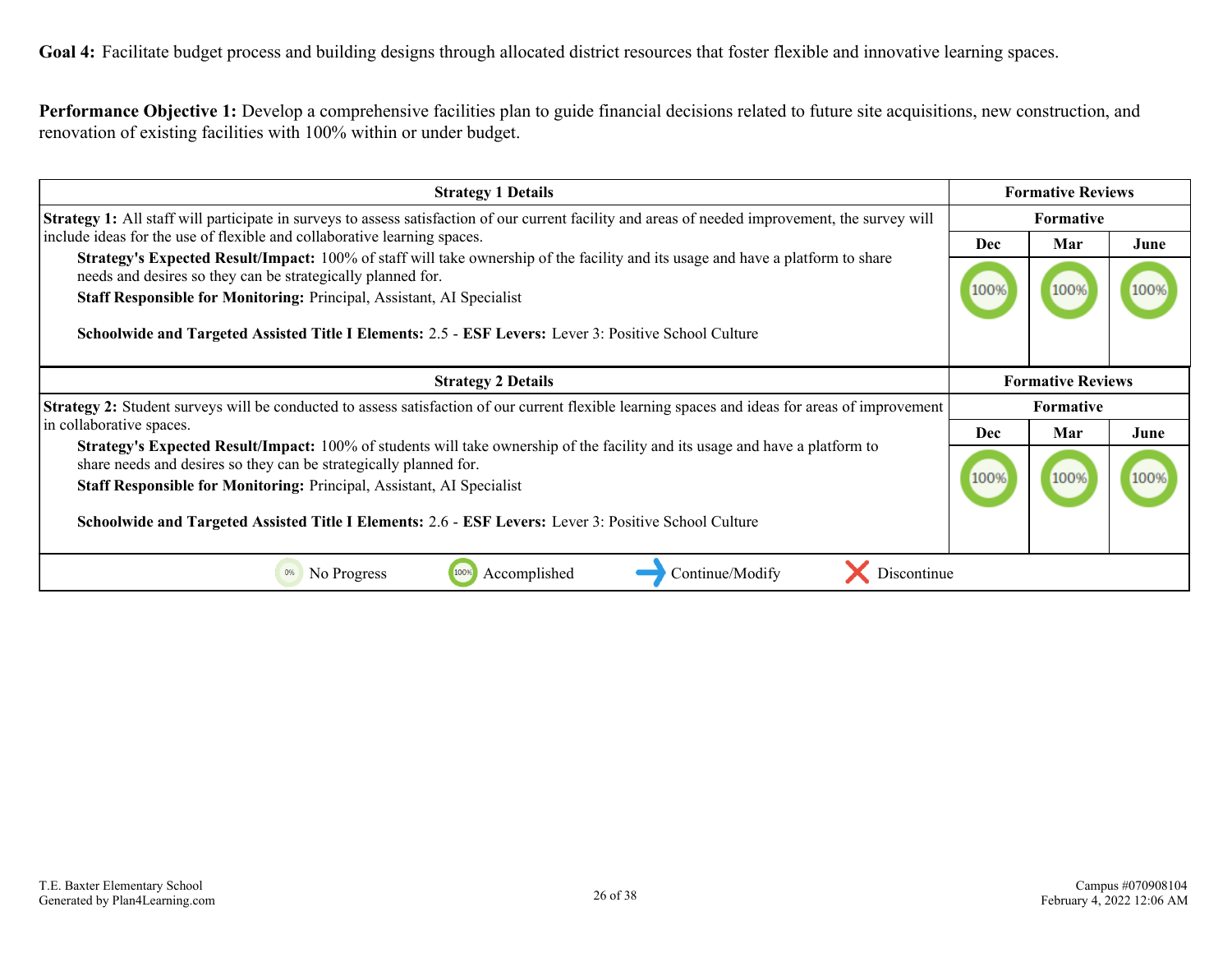**Performance Objective 2:** Develop a budgeting process to guide financial decisions related to instructional design and engagement resulting in a 1% reduction in cross-function transfers and a fund balance percentage above 30% (exclusive of the amount of the TIRZ transfer).

| <b>Strategy 1 Details</b>                                                                                                                                                                                                                                                                 |     | <b>Formative Reviews</b> |      |
|-------------------------------------------------------------------------------------------------------------------------------------------------------------------------------------------------------------------------------------------------------------------------------------------|-----|--------------------------|------|
| <b>Strategy 1:</b> The leadership team will asses the previous years budget and create and adjust the budget based on current instructional needs as                                                                                                                                      |     | Formative                |      |
| lined out in the Campus Improvement Plan.                                                                                                                                                                                                                                                 | Dec | Mar                      | June |
| Strategy's Expected Result/Impact: The budget will be a realist vision for the needs of our campus and fewer cross function<br>transfers will need to occur. No more than 2 cross functions for the school year.<br>Staff Responsible for Monitoring: Principal, Assistant, AI Specialist |     |                          |      |
| Continue/Modify<br>Discontinue<br>Accomplished<br>No Progress                                                                                                                                                                                                                             |     |                          |      |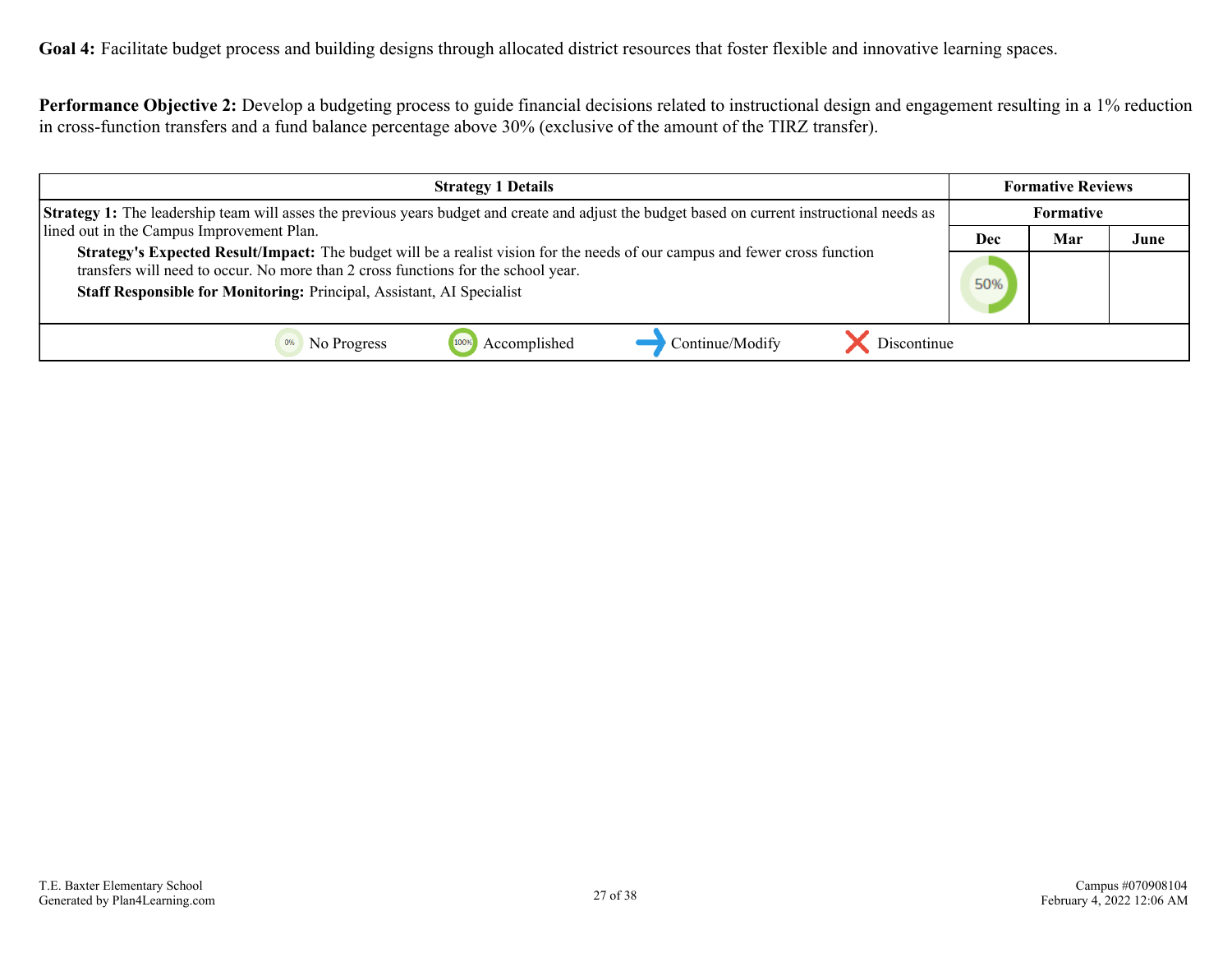**Goal 4:** Facilitate budget process and building designs through allocated district resources that foster flexible and innovative learning spaces.

**Performance Objective 3:** Receive a Superior Rating on the Financial Integrity Reporting System of Texas (the FIRST accountability system).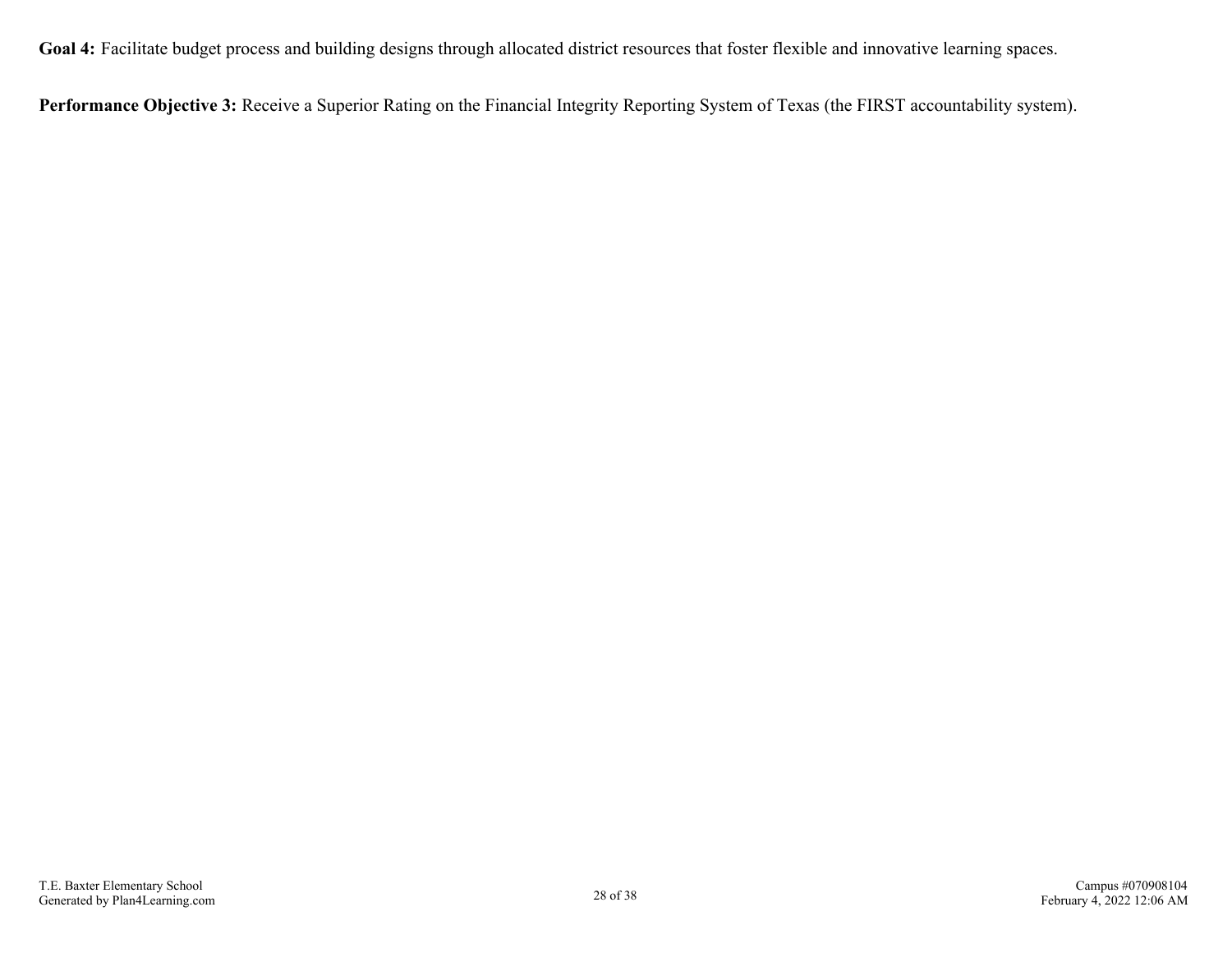<span id="page-28-0"></span>Goal 5: Provide support and resources to cultivate customization and personalization through blended learning opportunities.

**Performance Objective 1:** Deliver a structured professional development plan to support curriculum and technology integration with an increase of 2% of teachers believing the professional development increased the effectiveness of their teaching and learning.

**Evaluation Data Sources:** Anonymous feedback data on all district PD

| <b>Strategy 1 Details</b>                                                                             |            | <b>Formative Reviews</b> |      |
|-------------------------------------------------------------------------------------------------------|------------|--------------------------|------|
| <b>Strategy 1:</b> Utilize iTech specialist to help personalize technology integration into teaching. |            | <b>Formative</b>         |      |
| Strategy's Expected Result/Impact: 2% gain in teachers satisfaction                                   | Mar<br>Dec |                          | June |
| Staff Responsible for Monitoring: Teachers, iTech specialist, iCoach                                  |            |                          |      |
| <b>ESF Levers:</b> Lever 2: Effective, Well-Supported Teachers                                        |            |                          |      |
| Accomplished<br>Continue/Modify<br>Discontinue<br>1009<br>No Progress                                 |            |                          |      |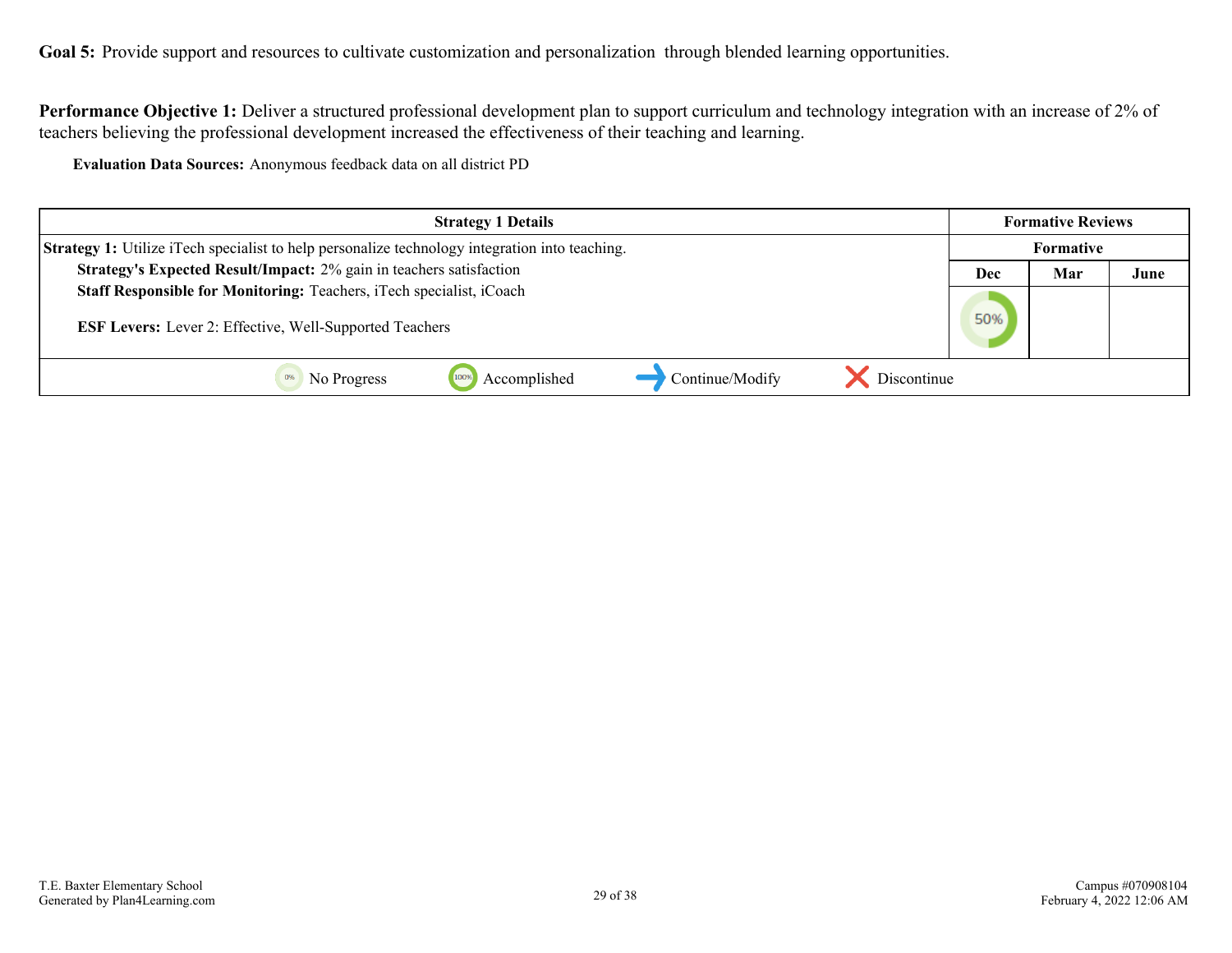Goal 5: Provide support and resources to cultivate customization and personalization through blended learning opportunities.

Performance Objective 2: Provide systems to maximize digital resources for MISD students and staff with a goal to resolve 75% of issues within 24 hours.

|                                                               | <b>Strategy 1 Details</b> |                 |             |     | <b>Formative Reviews</b> |      |
|---------------------------------------------------------------|---------------------------|-----------------|-------------|-----|--------------------------|------|
| <b>Strategy 1:</b> This is not a campus performance objective |                           |                 |             |     | Formative                |      |
|                                                               |                           |                 |             | Dec | Mar                      | June |
|                                                               |                           |                 |             |     |                          |      |
| No Progress<br>0%                                             | Accomplished<br>100%      | Continue/Modify | Discontinue |     |                          |      |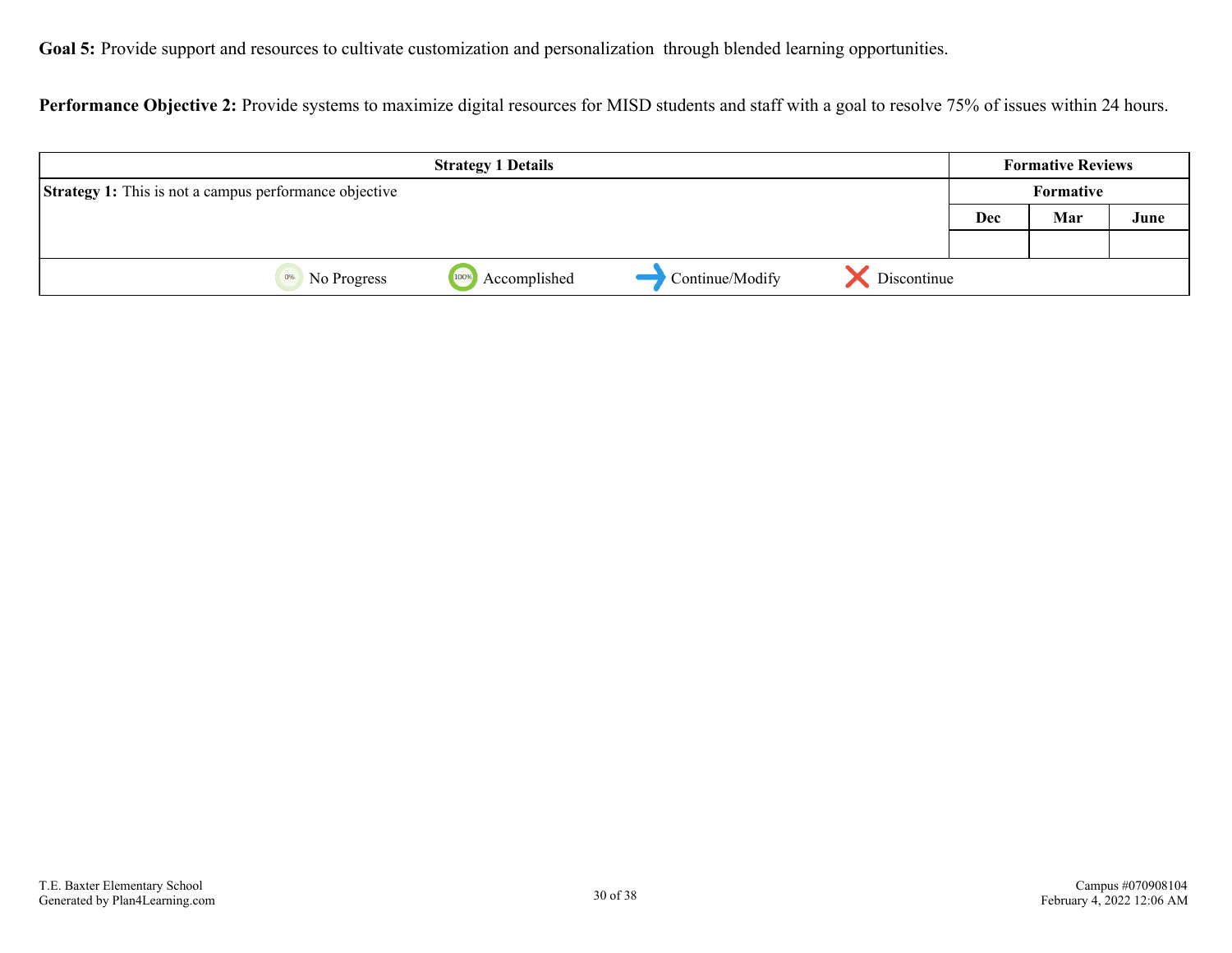Performance Objective 3: Develop and implement a plan for the lifecycle of technology resources (e.g. network and physical security infrastructure, end user devices, and software) to anticipate future needs, inform the district budget and future bond referendums to support district goals and standards.

|                                                               | <b>Strategy 1 Details</b> |                 |             |     | <b>Formative Reviews</b> |      |
|---------------------------------------------------------------|---------------------------|-----------------|-------------|-----|--------------------------|------|
| <b>Strategy 1:</b> This is not a campus performance objective |                           |                 |             |     |                          |      |
|                                                               |                           |                 |             | Dec | Mar                      | June |
|                                                               |                           |                 |             |     |                          |      |
| 0%<br>No Progress                                             | Accomplished<br>100%      | Continue/Modify | Discontinue |     |                          |      |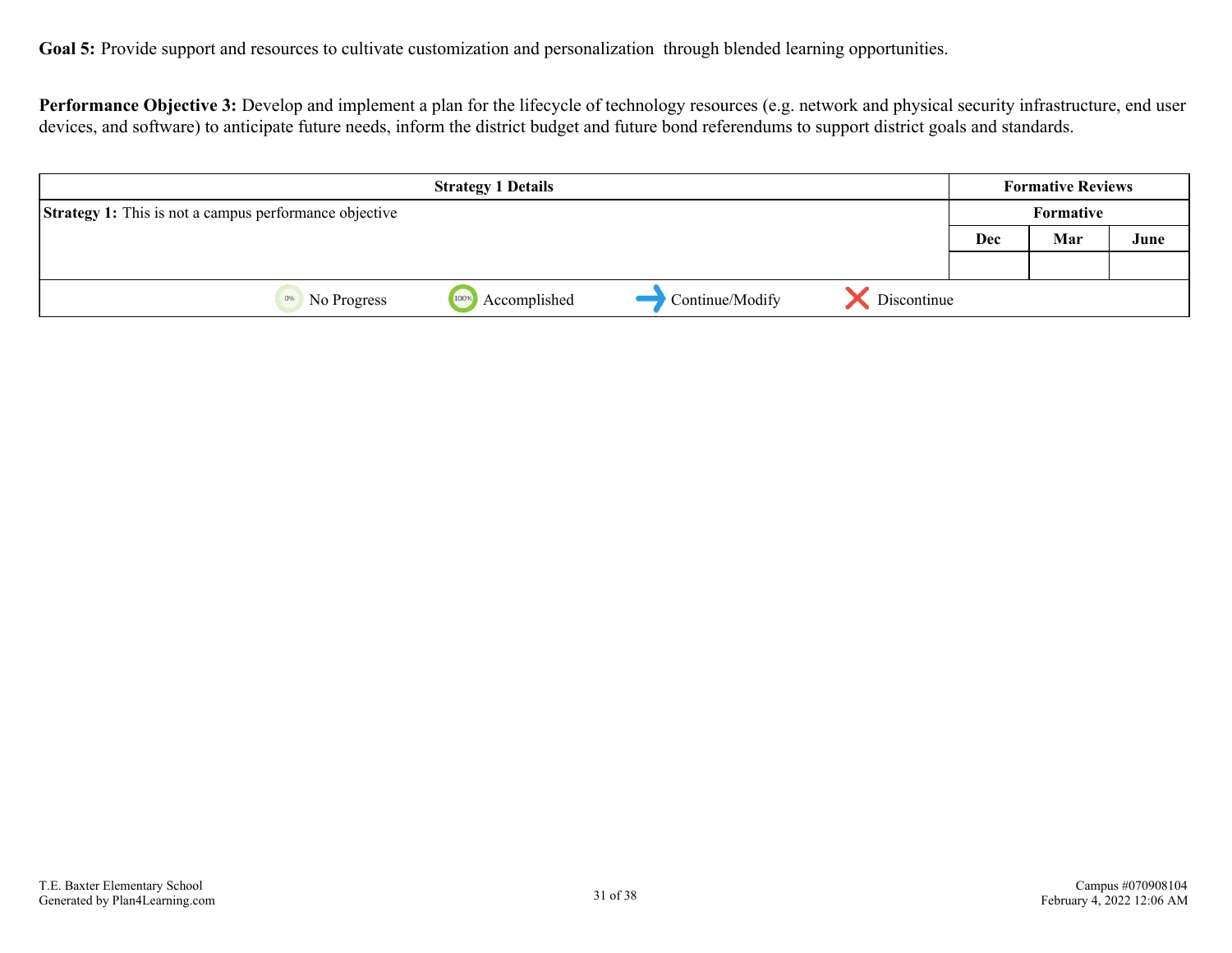<span id="page-31-0"></span>**Goal 6:** Build a strong foundation of the MISD culture through communication and engagement to empower all stakeholders.

**Performance Objective 1:** Promote MISD cultural tenants in our community by highlighting at least four best practices a month aligned with our cultural tenants.

| <b>Strategy 1 Details</b>                                                                                                                                        |     | <b>Formative Reviews</b> |      |
|------------------------------------------------------------------------------------------------------------------------------------------------------------------|-----|--------------------------|------|
| Strategy 1: Principal will highlight best practices through social media accounts and newsletters weekly aligned with cultural tenets.                           |     | Formative                |      |
| Strategy's Expected Result/Impact: At least four best practices are shared in the principal's family newsletter per month, and                                   | Dec | Mar                      | June |
| once a month on social media.<br>Staff Responsible for Monitoring: Principal, Assistant, Media Specialist<br><b>ESF Levers:</b> Lever 3: Positive School Culture |     |                          |      |
| Continue/Modify<br>Discontinue<br>Accomplished<br>No Progress                                                                                                    |     |                          |      |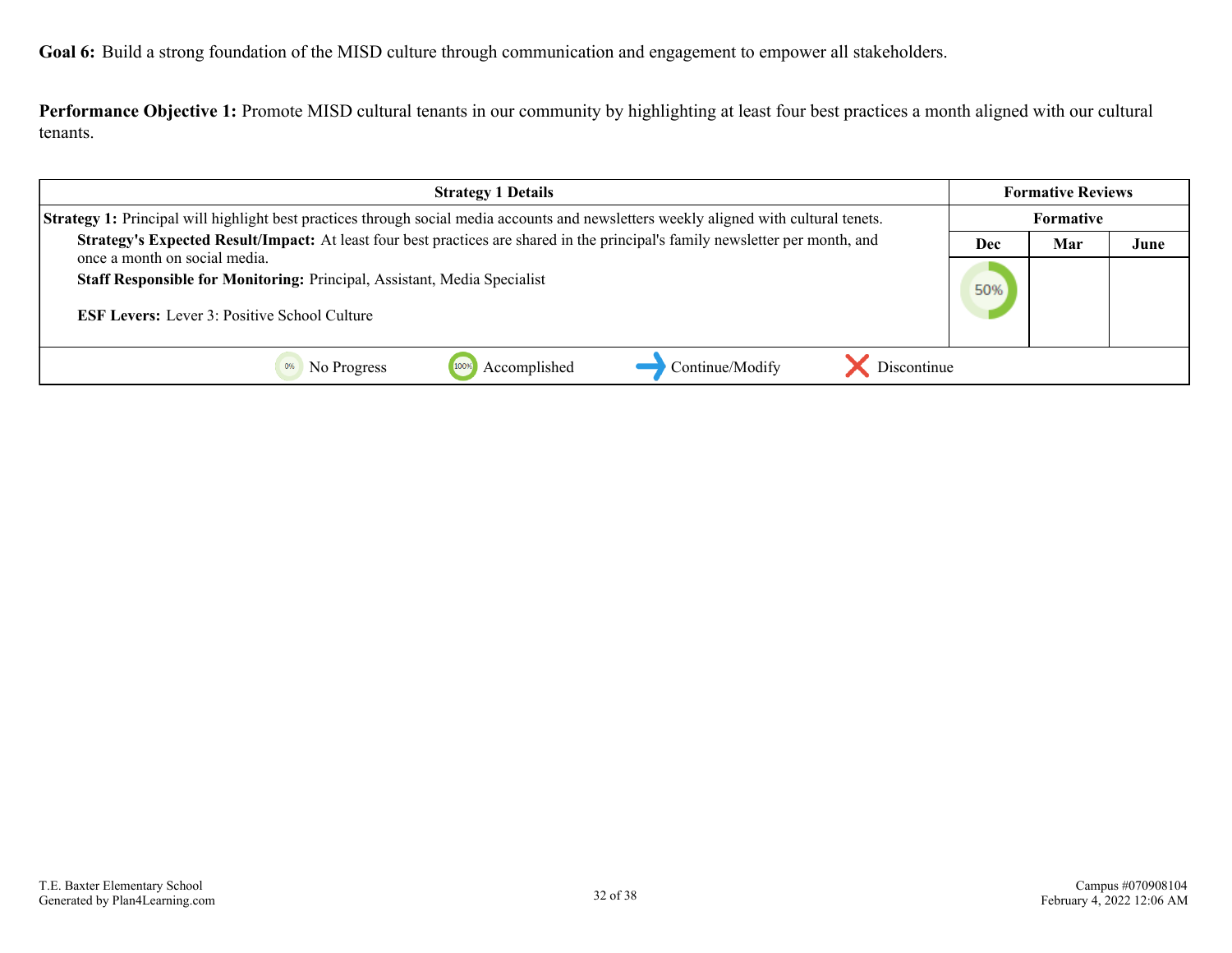**Goal 6:** Build a strong foundation of the MISD culture through communication and engagement to empower all stakeholders.

**Performance Objective 2:** Be aware and collaborate with campuses by meeting with a campus principal twice a month and have weekly campus visits by department staff members.

| <b>Strategy 1 Details</b>                                                                                                                                                           |  | <b>Formative Reviews</b> |      |
|-------------------------------------------------------------------------------------------------------------------------------------------------------------------------------------|--|--------------------------|------|
| <b>Strategy 1:</b> Principal will meet twice a month to collaborate with district department staff members on school goals and progress.                                            |  | <b>Formative</b>         |      |
| Strategy's Expected Result/Impact: Principal will be better empowered to support the districts vision and mission on campus                                                         |  | Mar                      | June |
| with staff.<br><b>Staff Responsible for Monitoring: Principal</b><br><b>ESF Levers:</b> Lever 1: Strong School Leadership and Planning, Lever 2: Effective, Well-Supported Teachers |  |                          |      |
| Accomplished<br>Continue/Modify<br>Discontinue<br>No Progress                                                                                                                       |  |                          |      |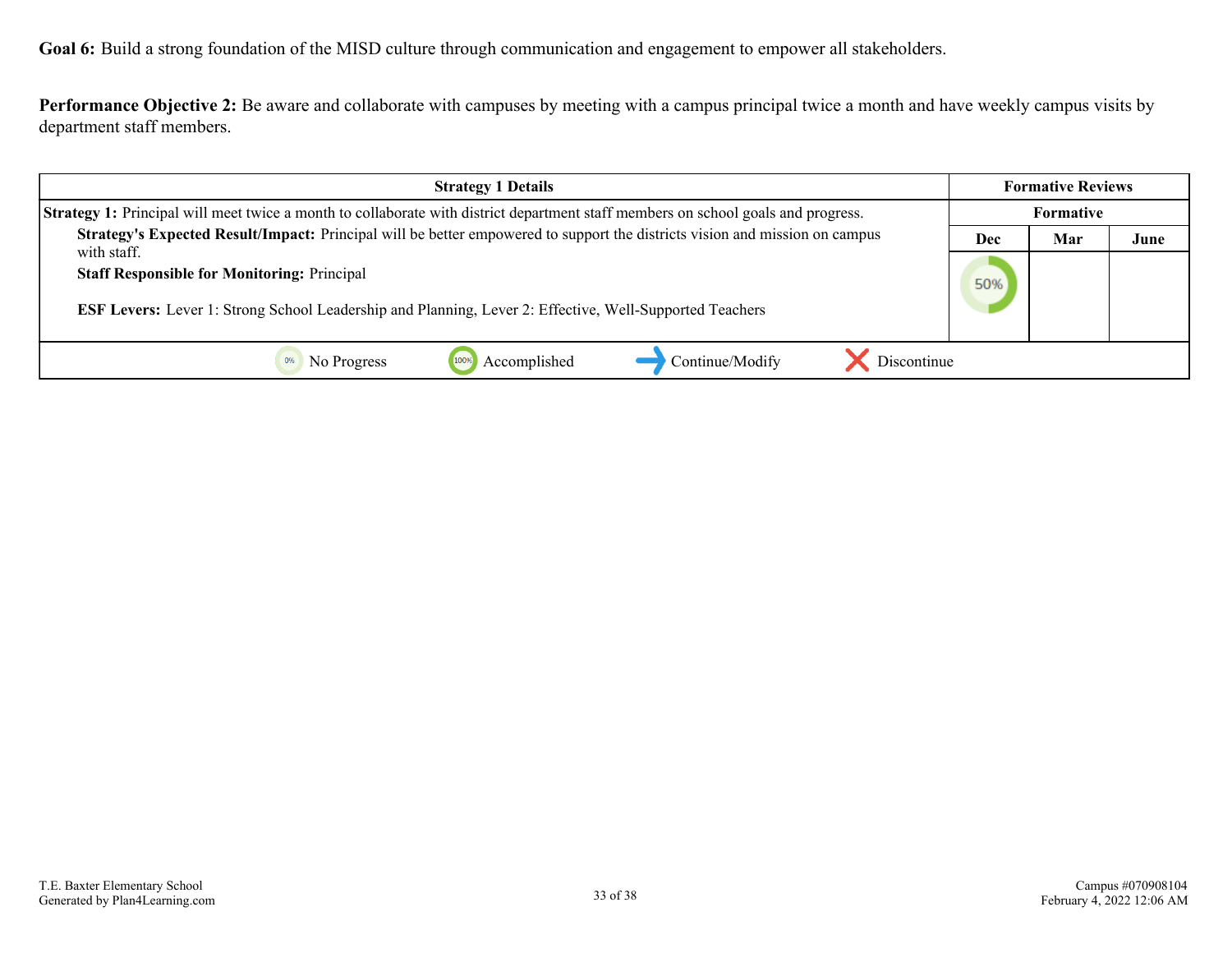**Performance Objective 3:** Manage district website to communicate best with our school community in the most accessible and organized manner through training of all staff who manage website content, by checking and maintaining 100% website compliance, and by improving 2 methods of website accessibility.

| <b>Strategy 1 Details</b>                                                                                                                                                                                                                                                                                                              |            |     | <b>Formative Reviews</b> |  |  |
|----------------------------------------------------------------------------------------------------------------------------------------------------------------------------------------------------------------------------------------------------------------------------------------------------------------------------------------|------------|-----|--------------------------|--|--|
| <b>Strategy 1:</b> School Media Specialist will update the school website monthly, monitor it for compliance and improve methods for website                                                                                                                                                                                           |            |     | <b>Formative</b>         |  |  |
| accessibility such as translation features, distinguishable colors and alternative text.                                                                                                                                                                                                                                               | <b>Dec</b> | Mar | June                     |  |  |
| Strategy's Expected Result/Impact: 100% of website visitors will have information that is current, reliable and accessible for<br>those with visual disabilities and primary languages other than English.<br><b>Staff Responsible for Monitoring: Library Media Specialist</b><br><b>ESF Levers:</b> Lever 3: Positive School Culture |            |     |                          |  |  |
| Discontinue<br>Accomplished<br>Continue/Modify<br>No Progress                                                                                                                                                                                                                                                                          |            |     |                          |  |  |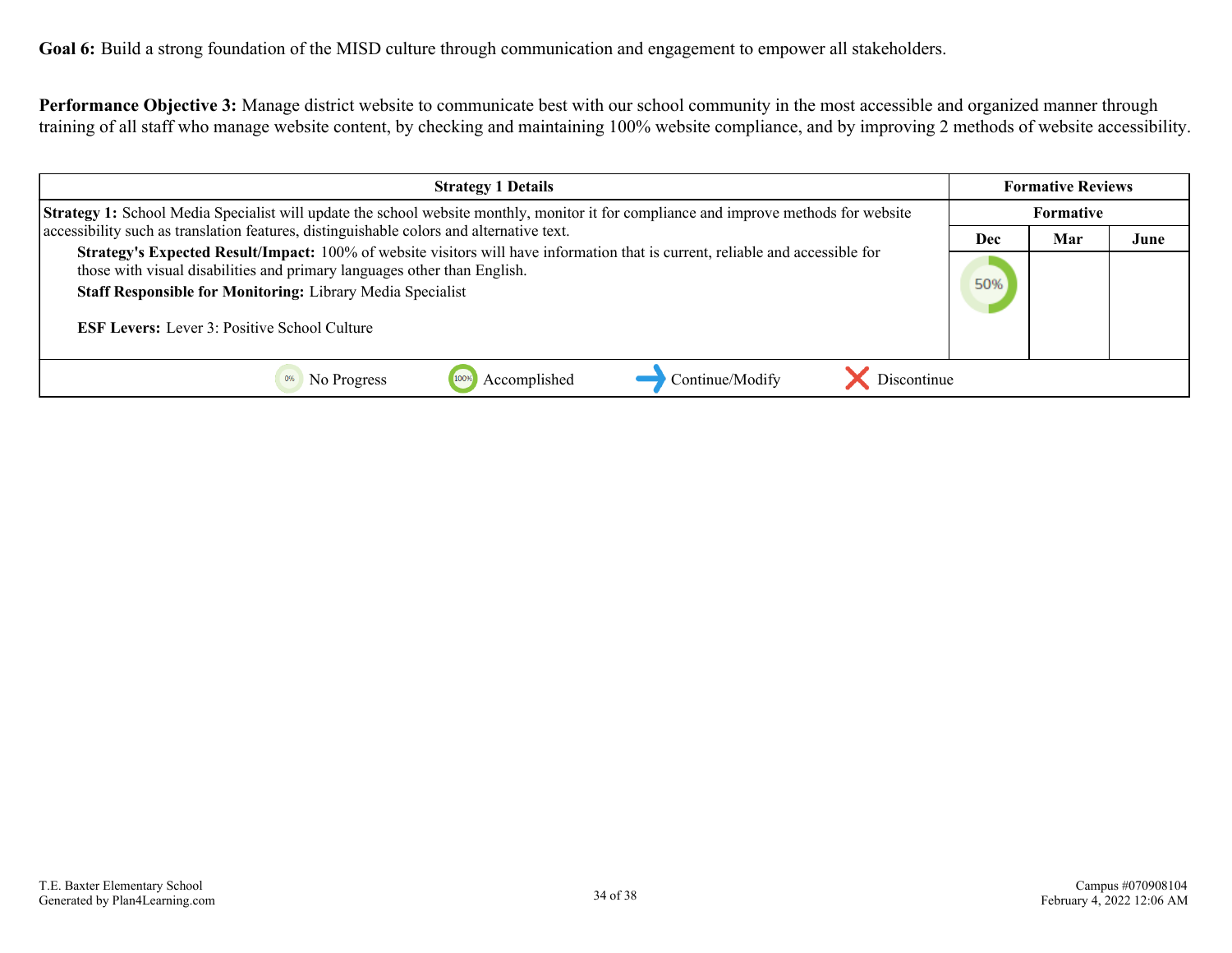**Goal 6:** Build a strong foundation of the MISD culture through communication and engagement to empower all stakeholders.

**Performance Objective 4:** Communicate with the MISD community on a weekly basis to keep information flowing from the district to community members in order to develop trust and transparency.

| <b>Strategy 1 Details</b>                                     |                      |                 | <b>Formative Reviews</b> |           |     |      |
|---------------------------------------------------------------|----------------------|-----------------|--------------------------|-----------|-----|------|
| <b>Strategy 1:</b> This is not a campus performance objective |                      |                 |                          | Formative |     |      |
|                                                               |                      |                 |                          | Dec       | Mar | June |
|                                                               |                      |                 |                          |           |     |      |
| 0%<br>No Progress                                             | 100%<br>Accomplished | Continue/Modify | Discontinue              |           |     |      |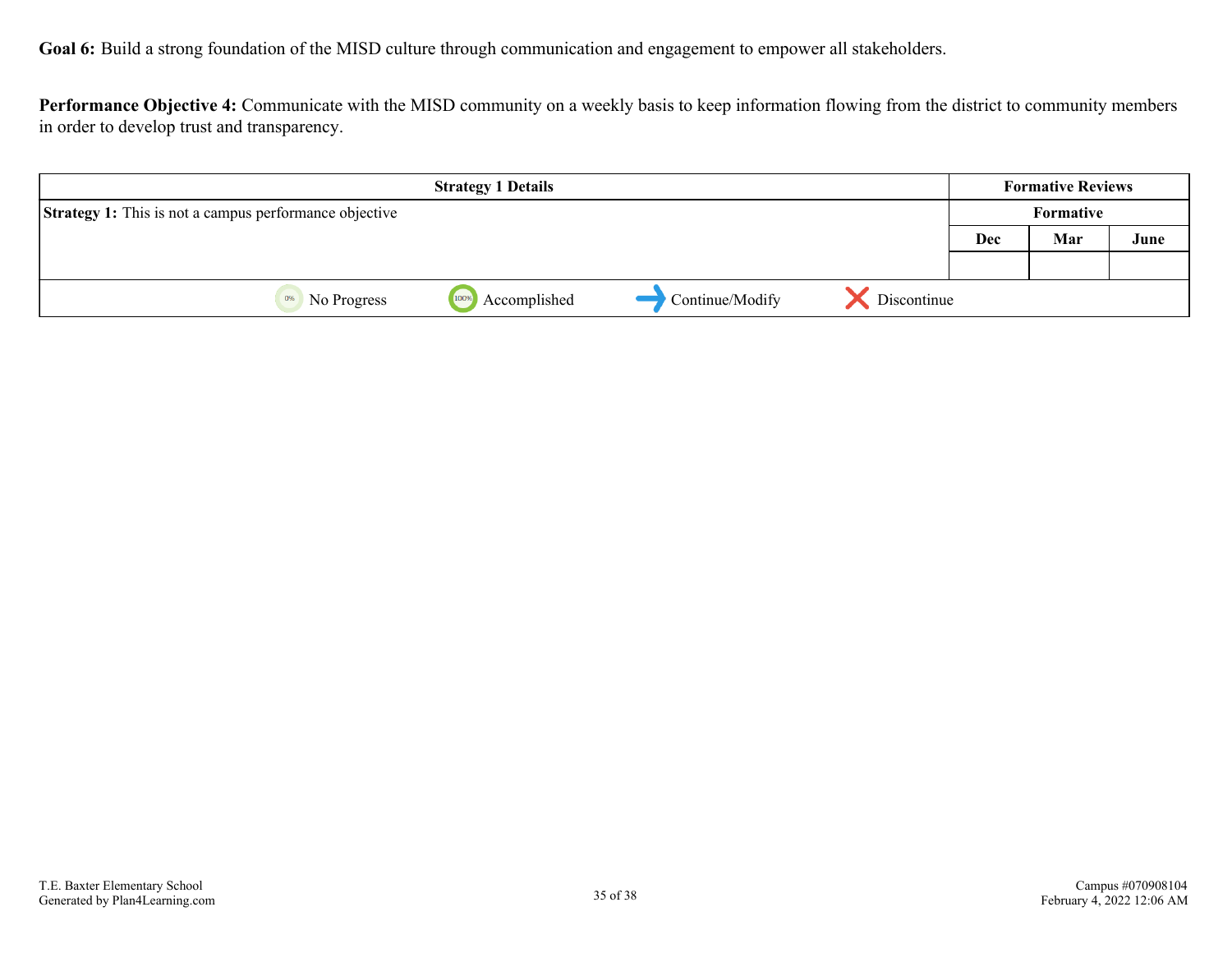# **State Compensatory**

### <span id="page-35-0"></span>**Budget for T.E. Baxter Elementary School**

**Total SCE Funds: Total FTEs Funded by SCE:** 1.96 **Brief Description of SCE Services and/or Programs**

### **Personnel for T.E. Baxter Elementary School**

| <b>Name</b>          | Position                             | <b>FTE</b> |
|----------------------|--------------------------------------|------------|
| Brand, Karen         | Teacher                              | 0.25       |
| Goldthwaite, Melissa | Counselor                            | 0.14       |
| Gubser, Sonia        | Teacher                              |            |
| Malone, Shanna       | Social Emotional Learning Specialist | 0.07       |
| Montgomery, Tara     | Paraprofessional                     | 0.25       |
| White, Nicole        | Paraprofessional                     | 0.25       |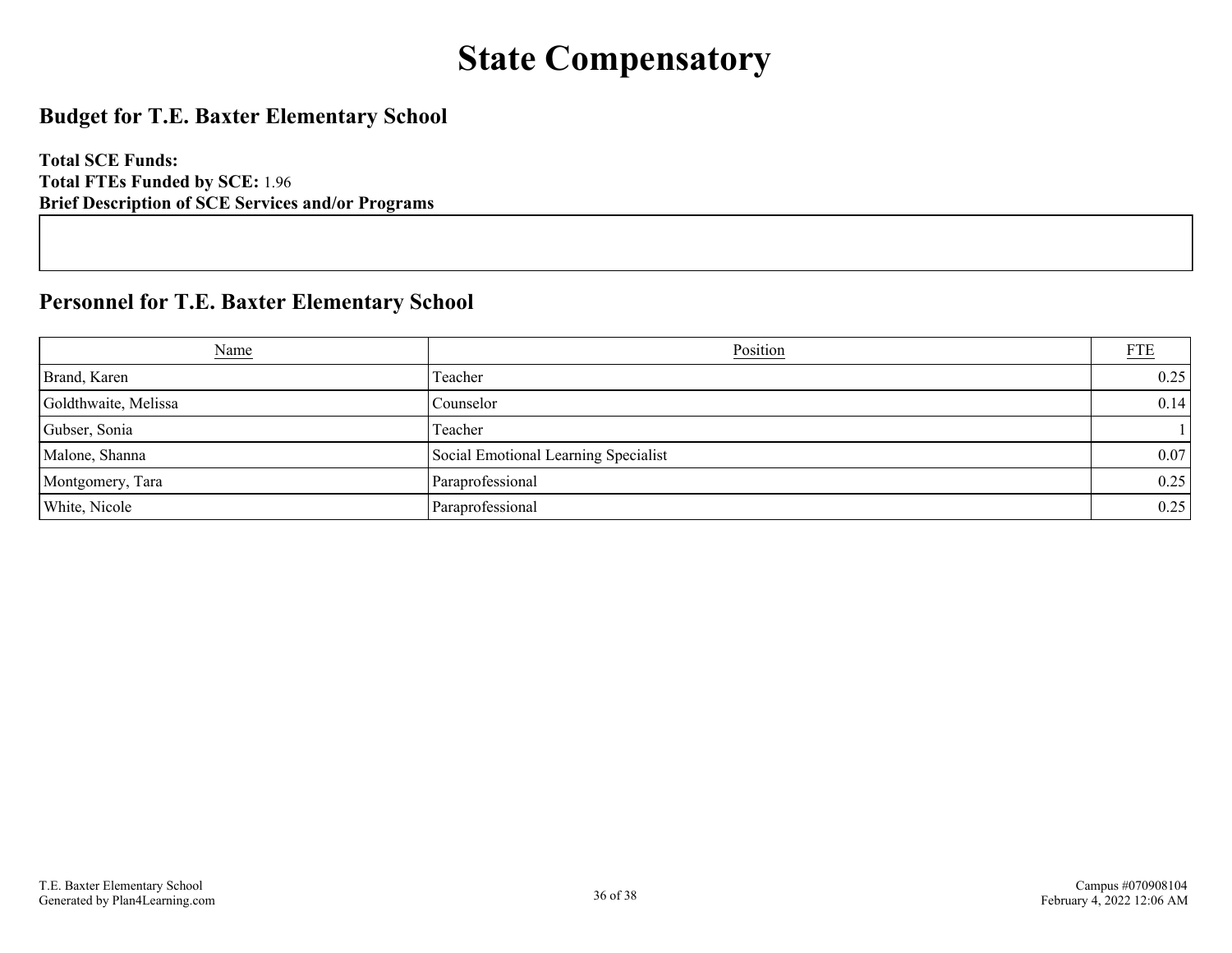## **Title I Personnel**

<span id="page-36-0"></span>

| Name                                   | <b>Position</b> | Program                  | <b>TILTI</b><br>-11 |
|----------------------------------------|-----------------|--------------------------|---------------------|
| $\Gamma$ Syver<br>Erica<br>79 A B<br>ື | eacher          | Reading<br><b>T</b> itle |                     |